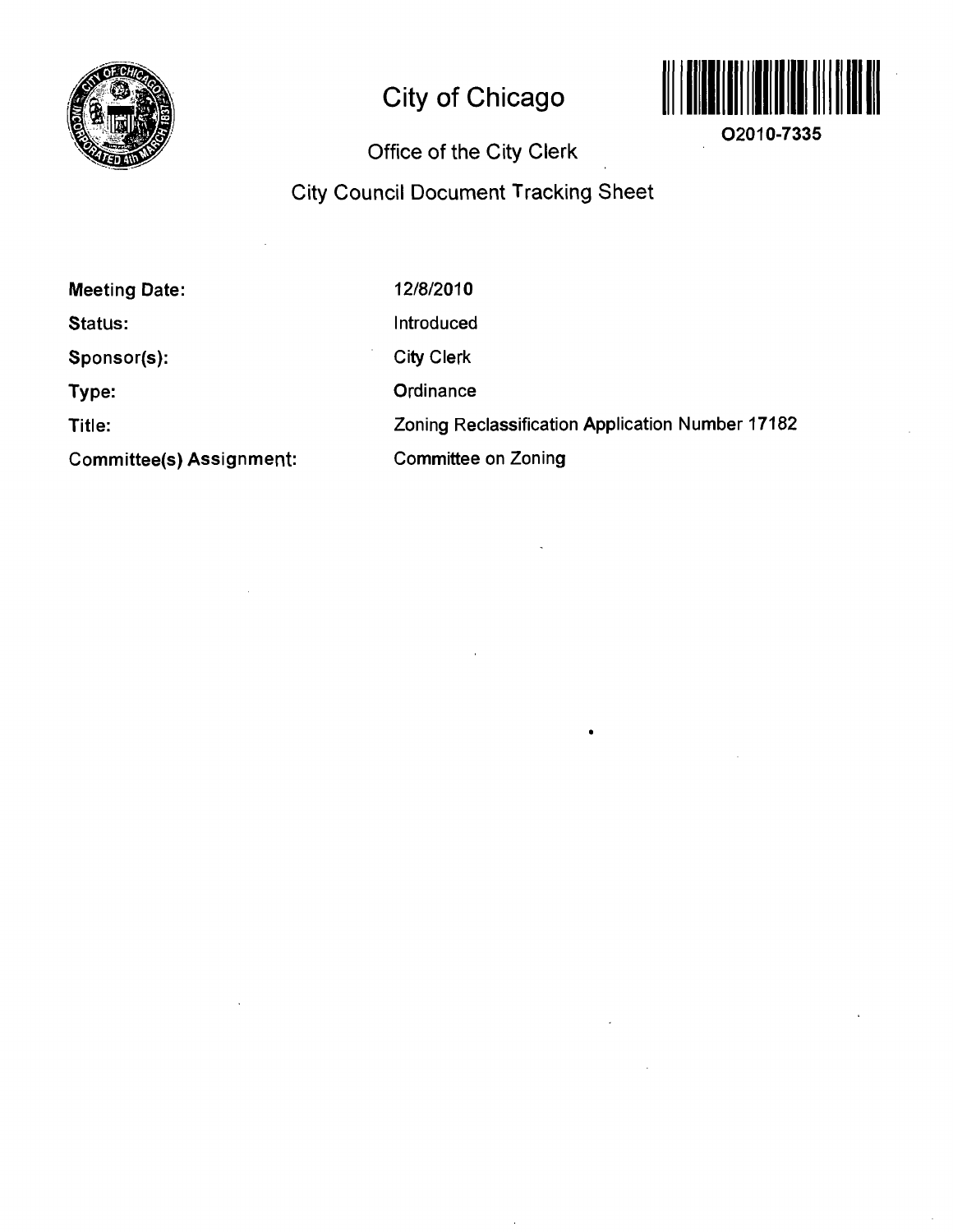*H* / 7/82<br>/*N+affz*<br>CITY OF CHICAGO / 2-8-10

## APPLICATION FOR AN AMENDMENT TO THE CHICAGO ZONING ORDINANCE

|  |  |  |  |  | ADDRESS of the property Applicant is seeking to rezone: |  |
|--|--|--|--|--|---------------------------------------------------------|--|
|--|--|--|--|--|---------------------------------------------------------|--|

3243 West Lawrence Avenue

| 2.           | Ward Number that property is located in: 33                                                                                                                                                                                    |
|--------------|--------------------------------------------------------------------------------------------------------------------------------------------------------------------------------------------------------------------------------|
| 3.           | APPLICANT Cash America, Inc. of Illinois                                                                                                                                                                                       |
|              | $ADDRESS \_ 1600 West 7th Street$                                                                                                                                                                                              |
|              | CITY Fort Worth STATE Texas ZIP CODE 76102                                                                                                                                                                                     |
| $\mathbb{Z}$ | PHONE 773-494-5695 CONTACT PERSON John Fritchey                                                                                                                                                                                |
| 4.           | If the applicant is not the owner of the property, please provide the following information<br>regarding the owner and attach written authorization from the owner allowing the application to<br>proceed.                     |
|              | OWNER David Kwangyul Lee David Kwangyul Lee                                                                                                                                                                                    |
|              | ADDRESS 3340 Prairie Wind Road                                                                                                                                                                                                 |
|              | CITY Long Grove STATE Illinois ZIP CODE 60047                                                                                                                                                                                  |
|              | PHONE 773-494-5695 CONTACT PERSON John Fritchey                                                                                                                                                                                |
| 5.           | If the Applicant/Owner of the property has obtained a lawyer as their representative for the<br>rezoning, please provide the following information:                                                                            |
|              | ATTORNEY John Fritchey Manuel Communication of the Manuel Communication of the Manuel Communication of the Manuel Communication of the Manuel Communication of the Manuel Communication of the Manuel Communication of the Man |
|              | ADDRESS 2539 North Southport Avenue CITY Chicago                                                                                                                                                                               |
|              | CITY Chicago STATE Illinois ZIP CODE 60614                                                                                                                                                                                     |
|              | $773-871-4012$<br>PHONE 773-494-5695 FAX                                                                                                                                                                                       |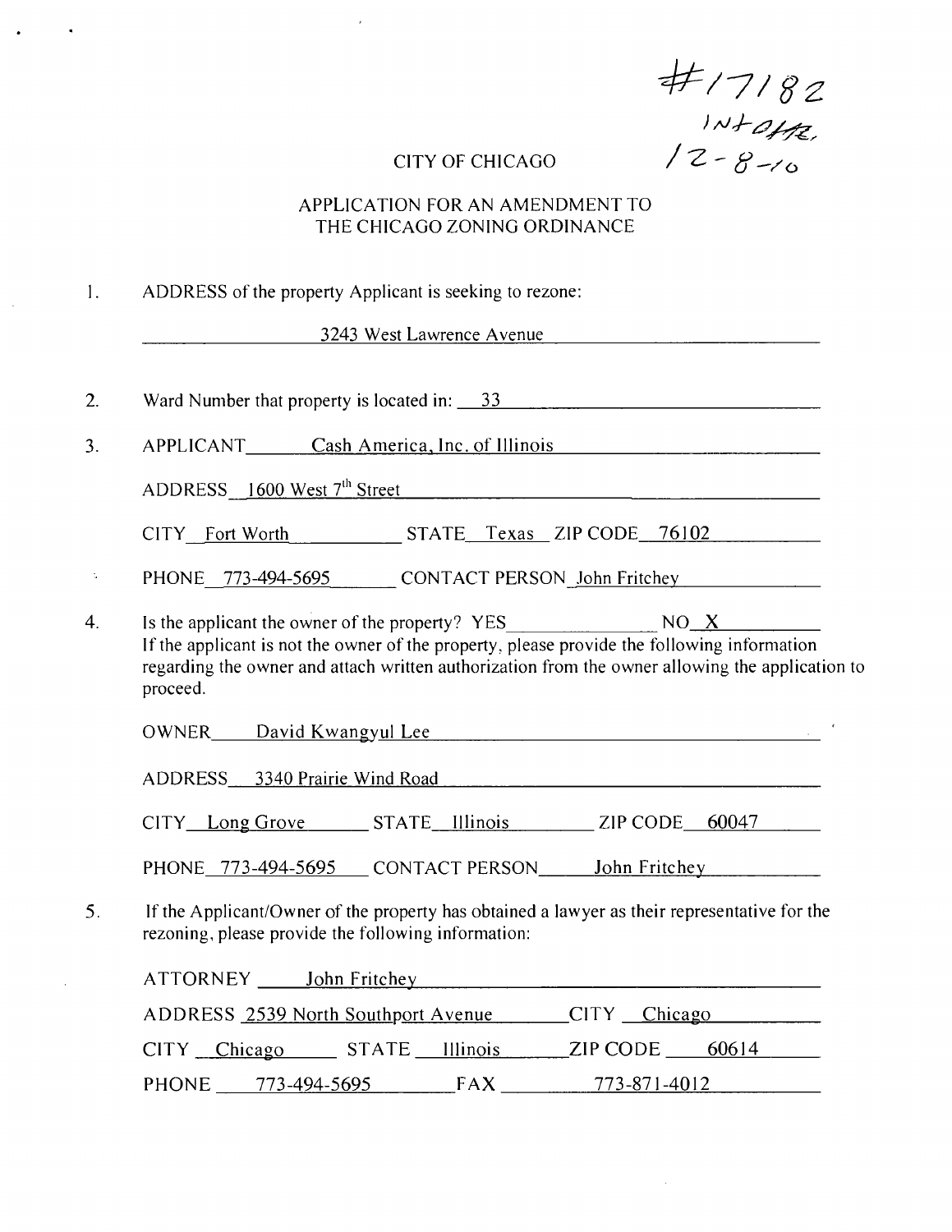#### **ORDINA.NCE**

#### **BE IT ORDAINED BY THE CITY COUNCIL OF THE CITY OF CHICAGO:**

SECTION 1. Title 17 of the Municipal Code of Chicago, the Chicago Zoning Ordinance, is hereby amended by changing all the 81-2 Neighborhood Shopping District symbols and indications as shown on Map No 11-,l in an area bounded by:

West Lawrence Avenue; a line 83.0 feet west of and parallel to North Sawyer Avenuc; the **public alley next south of and parallel to West Lawrence Avenue; and a line 133.0 feet west of and parnllcl to North Sawyer Avenue** 

10 those of a B3-2 Community Shopping District, and a corresponding use district is hereby established in the area above described.

SECTION 2. This Ordinance shall be in force and effect from and after its passage and due pubjicalion.

Common Address of Property: 3243 West Lawrence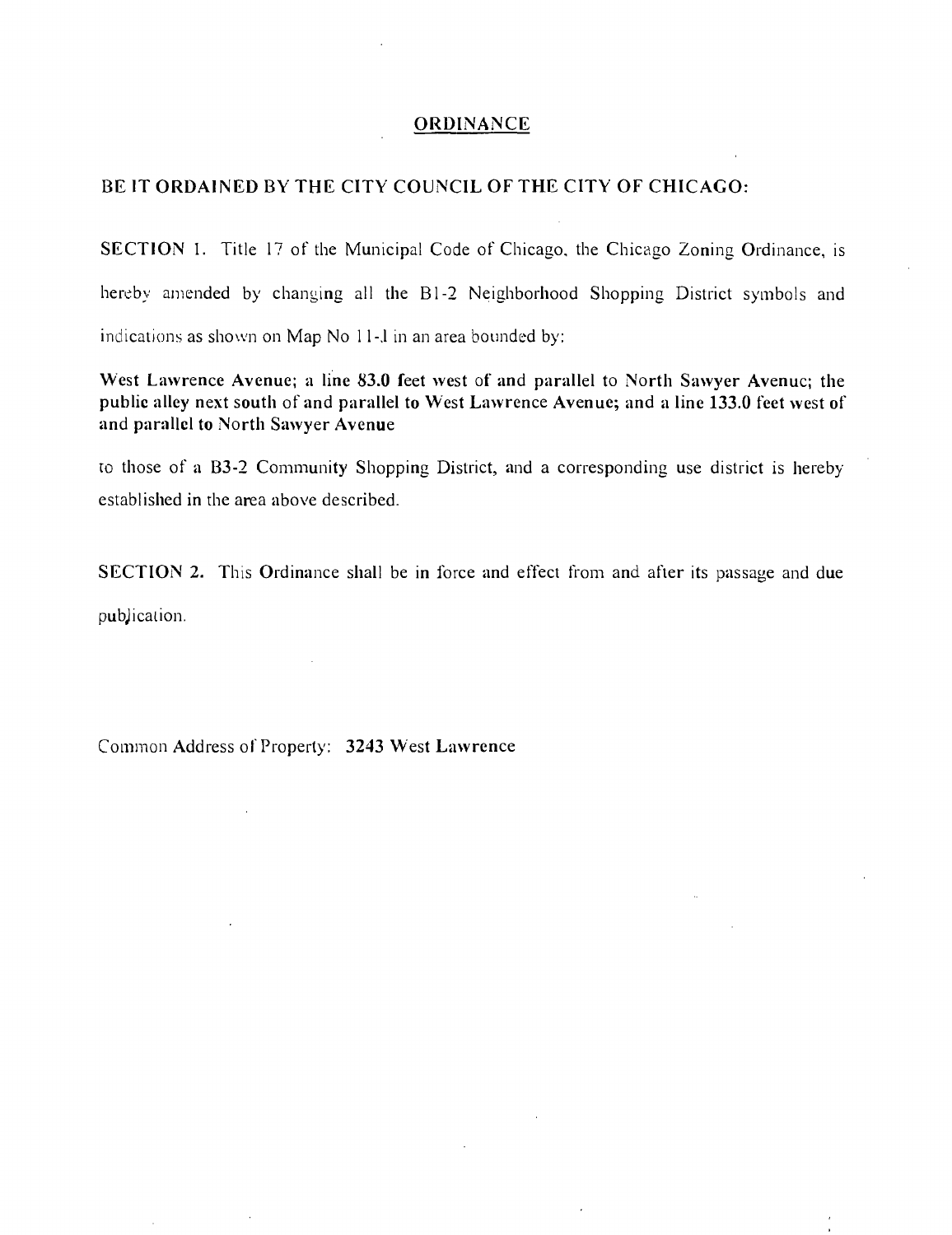| On what date did the owner acquire legal title to the subject property? Approx 2005                                                                                                                                                         |
|---------------------------------------------------------------------------------------------------------------------------------------------------------------------------------------------------------------------------------------------|
| Has the present owner previously rezoned this property? If yes, when?                                                                                                                                                                       |
| $N0$ and $N0$ and $N0$ and $N0$ and $N0$ and $N0$ and $N0$ and $N0$ and $N0$ and $N0$ and $N0$ and $N0$ and $N0$ and $N0$ and $N0$                                                                                                          |
| ,我们也不能在这里的时候,我们也不能会在这里,我们也不能会在这里的时候,我们也不能会在这里的时候,我们也不能会在这里的时候,我们也不能会在这里的时候,我们也不能                                                                                                                                                            |
|                                                                                                                                                                                                                                             |
| Lot size in square feet (or dimensions) $50' \times 125'$                                                                                                                                                                                   |
|                                                                                                                                                                                                                                             |
| Reason for rezoning the property To allow for establishment of a pawn shop                                                                                                                                                                  |
|                                                                                                                                                                                                                                             |
| Describe the proposed use of the property after the rezoning. Indicate the number of dwelling<br>units; number of parking spaces; approximate square footage of any commercial space; and<br>height of the proposed building. (BE SPECIFIC) |
| Rezoning is sought to allow the establishment of a pawn shop on the first floor of an existing                                                                                                                                              |
| three-story mixed-use building located at the subject location.                                                                                                                                                                             |
|                                                                                                                                                                                                                                             |
|                                                                                                                                                                                                                                             |

 $\bullet$ 

 $\bar{z}$ 

متباريها

(ARO) that requires on-site affordable housing units or a fmancial contribution if residential housing projects receive a zoning change under certain circumstances. Based on the lot size ol the project in question and the proposed zoning classification, is this project subject to the Affordable Requirements Ordinance? (See Fact Sheet for more information)

 $YES$   $NO$   $X$ 

 $\hat{\mathbf{v}}$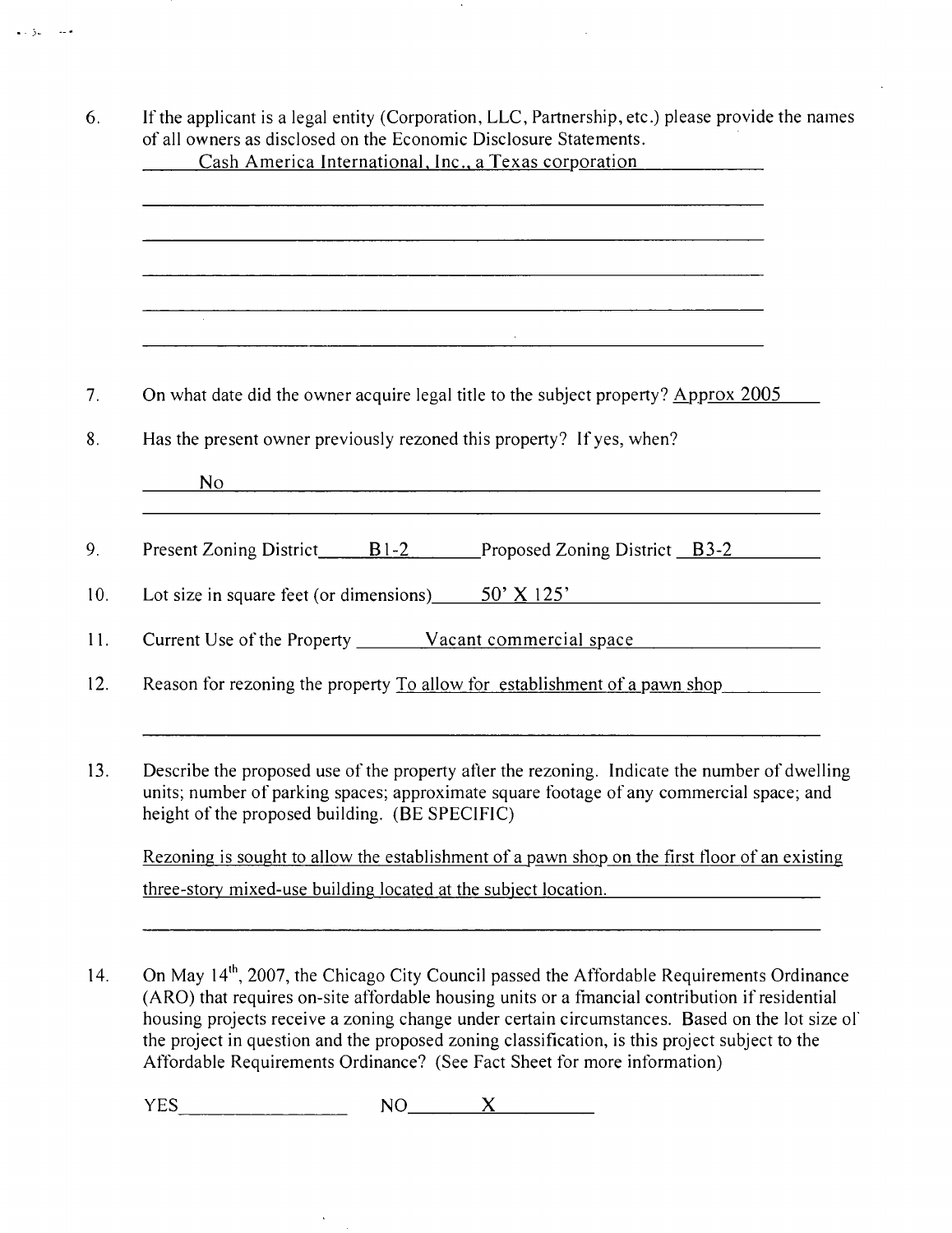#### COUNTY OF COOK STATE OF ILLINOIS

Curtis Linscott, Executive Vice President

 $\frac{1}{2}$  Secretary being first duly swom on oath, states that all of the above statements and the statements contained in the documents submitted herewith are true and correct.

oplicant WIRELESS OF REAL PROPERTY

 $\epsilon$ 

/ day of  $\frac{U_{\xi,\xi} - \mu_b}{\xi}$   $\frac{U_{\xi,\xi} - \mu_b}{\xi}$ , 2010

Subscribed and Swom to before me this

••X-

Notary Public

**For Office Use Only** 

Date of Introduction:

File Number:

Ward: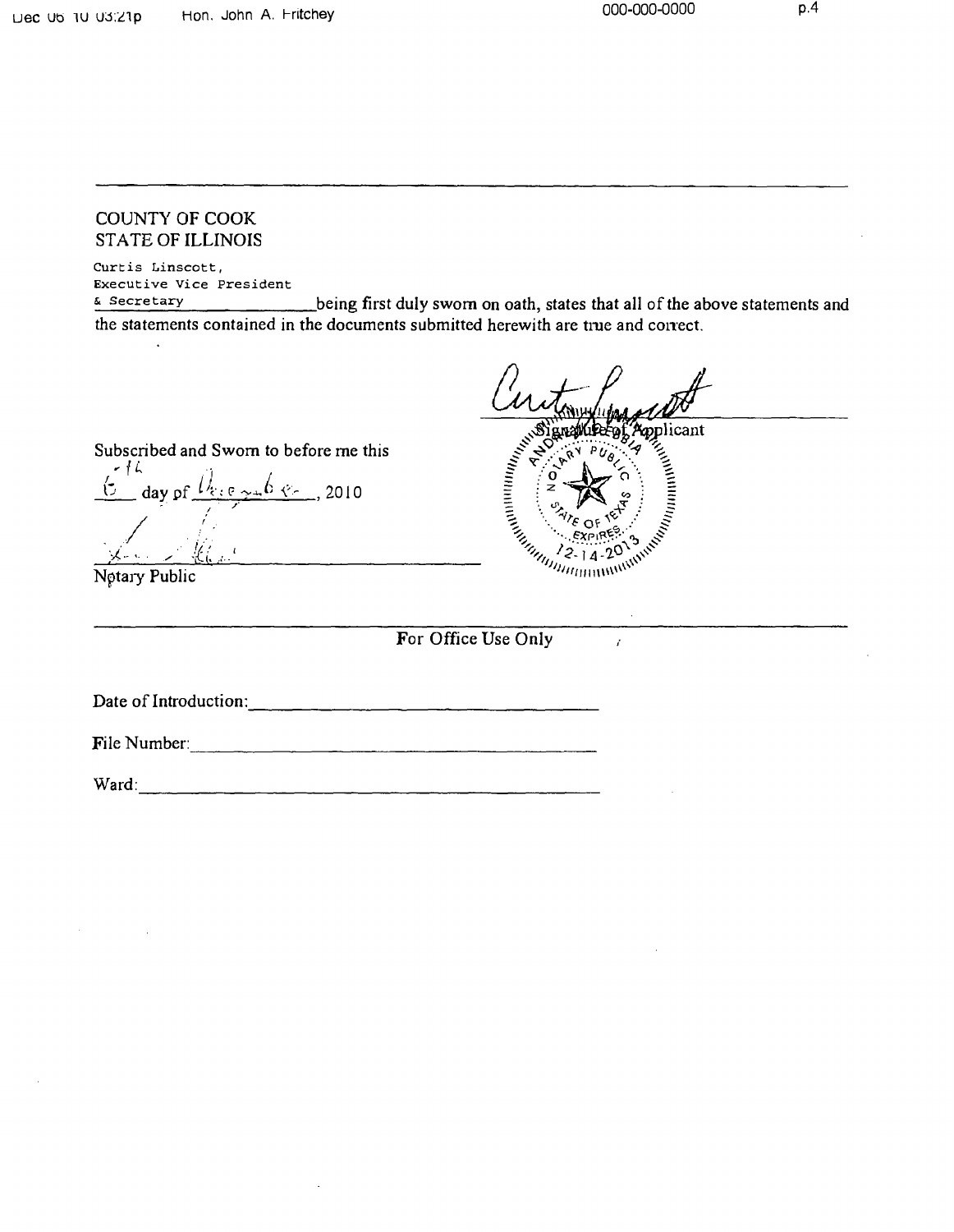#### **AFFIDAVIT OF COMPLIANCE**

November 29, 2010

Honorable Daniel S, Solis Chairman, Committee on Zoning 121 North LaSalle Street Room 304 - City Hall Chicago, Illinois 60602

The undersigned, John A, Fritchey, being first duly swom on oath, deposes and states the following:

The undersigned certifies that he has complied with the requirements of Section 17-13-0107 of the Chicago Zoning Ordinance, by sending written notice to such property owners who appear to be the owners of the property within the subject area not solely owned by the applicant, and to the owners of all property within 250 feet in each direction of the lot line of the subject property, exclusive of public roads, streets, alleys and other public ways, or a total distance limited to 400 feet. Said "written notice" was sent by First Class U,S, Mail, no more than 30 days before filing the application.

The undersigned certifies that the notice contained the address of the property sought to be rezoned; a statement of the intended use of the property; the name and address of the applicant; the name and address of the owner; and a statement that the applicant intends to file the application for a change in zoning on approximately November 29, 2010,

The undersigned certifies that the applicant has made a bona fide effort to determine the addresses of the parties to be notified under Section 17-13-0107 of the Chicago Zoning Ordinance, and that the accompanying list of names and addresses of surrounding property owners within 250 feet ofthe subject site is a complete list containing the names and addresses of the people required to be served.

John Fritcher

John A, Fritchey

Subscribed and Sworn to before me this 29<sup>th</sup> Day of November, 2010

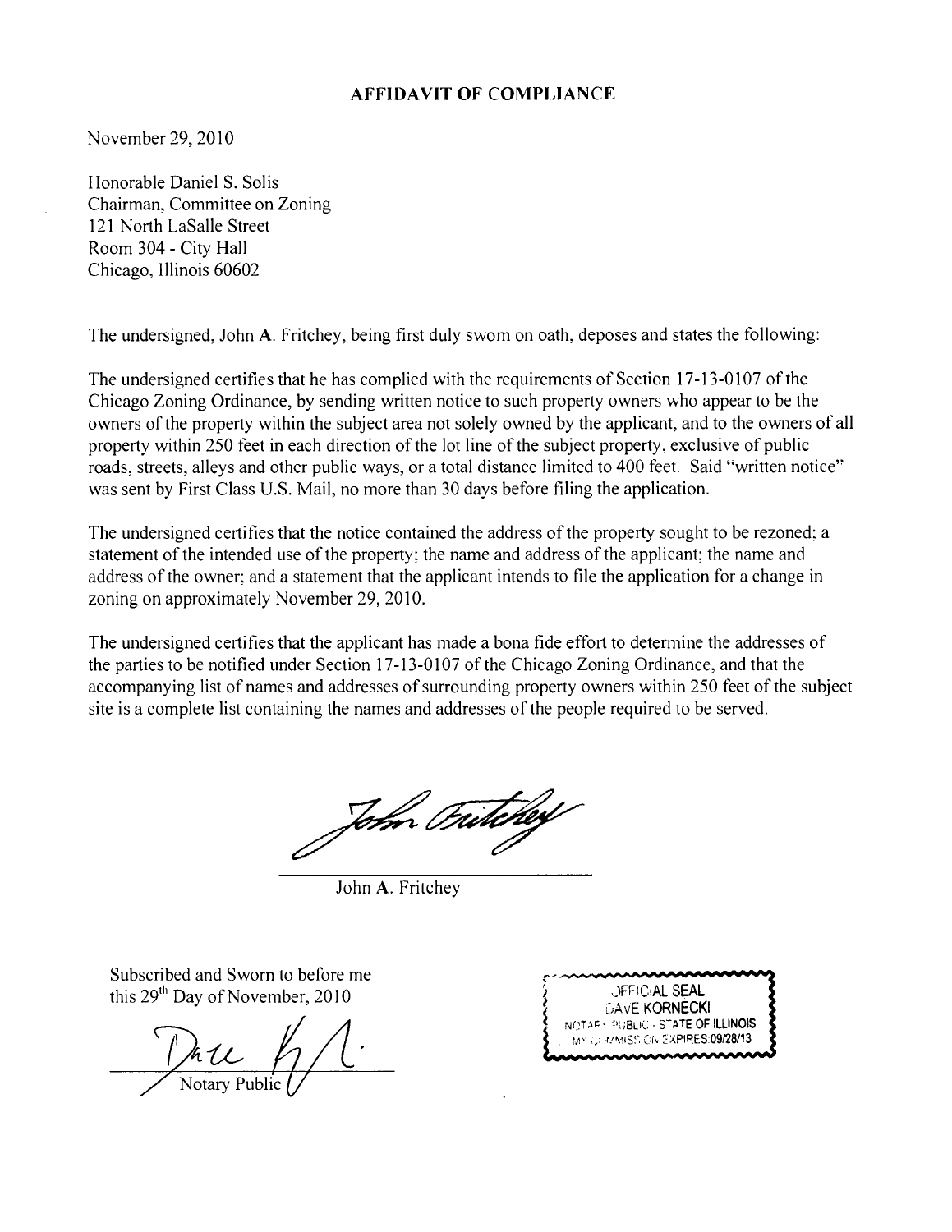#### **AFFIDAVIT OF COMPLIANCE**

December 6, 2010

Honorable Daniel S. Solis Chairman, Committee on Zoning 121 North LaSalle Street Room 304 - City Hall Chicago, Illinois 60602

The undersigned, John A. Fritchey, being first duly swom on oath, deposes and states the following:

The undersigned certifies that he has comphed with the requirements of Section 17-13-0107 of the Chicago Zoning Ordinance, by sending an amended written notice to such property owners who appear to be the owners of the property within the subject area not solely owned by the applicant, and to the owners of all property wthin 250 feet in each direction of the lot line of the subject property, exclusive of public roads, streets, alleys and other public ways, or a total distance limited to 400 feet. Said "written notice" was sent by First Class U.S. Mail, no more than 30 days before filing the application.

The undersigned certifies that the notice contained the address of the property sought to be rezoned; a statement of the intended use of the property; the name and address of the applicant; the name and address of the owner; and a statement that the applicant tiled the application for a change in zoning on approximately November 29, 2010.

The undersigned certifies that the applicant has made a bona fide etfort to determine the addresses of the parties to be notified under Section 17-13-0107 ofthe Chicago Zoning Ordinance, and that the accompanying list of names and addresses of surrounding property owners within 250 feet of the subject site is a complete list containing the names and addresses of the people required to be served.

Tom Fritchey

John A. Fritchey

Subscribed and Swom to before me this  $6<sup>th</sup>$  Day of December, 2010  $\overline{)}$  OFFICIAL SEAL

Notary Public

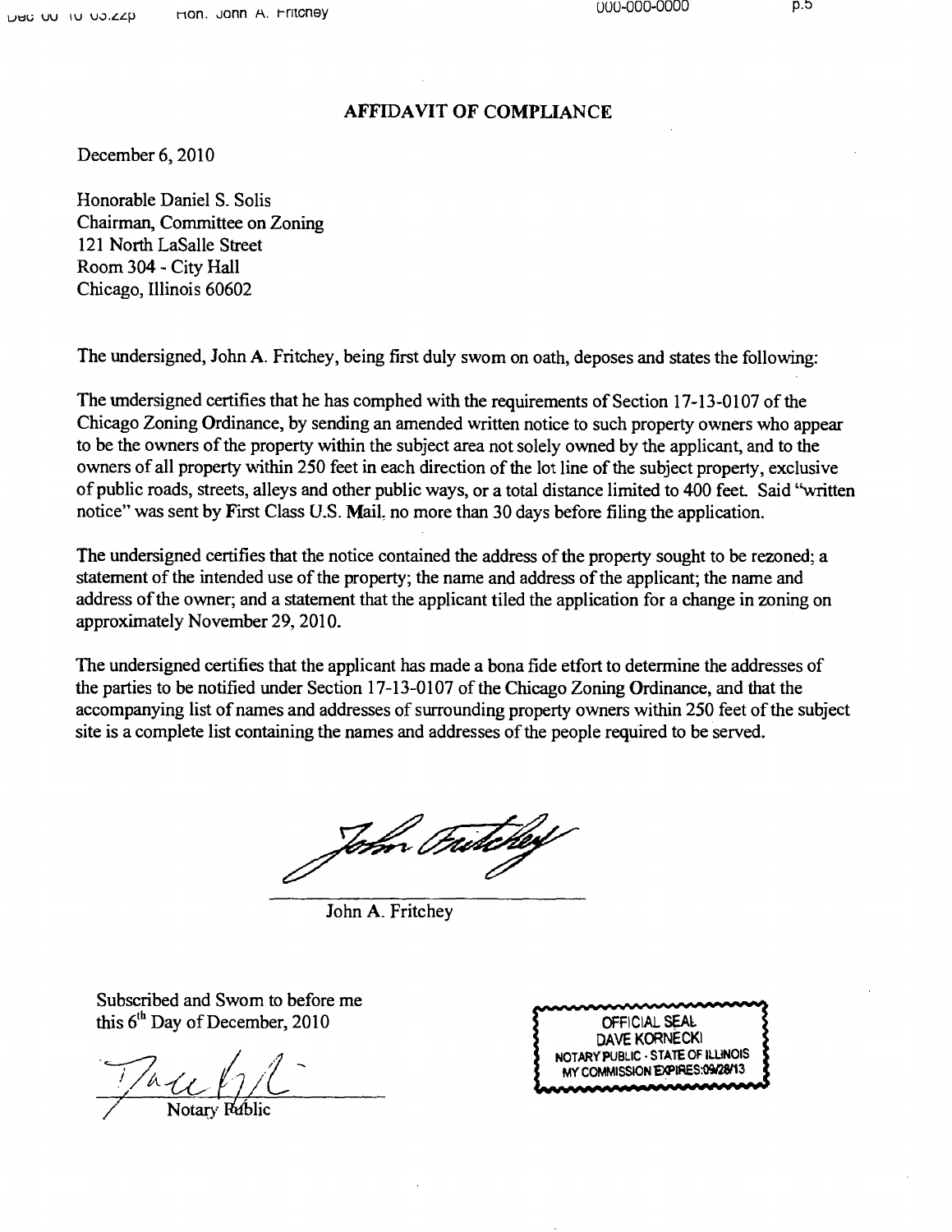# **THE LAW OFFICE OF JOHN A. FRITCHEY**

2539 NORTH SOUTHPORT AVENUE CHICAGO, ILLINOIS 60614

T: 773.494.5695 F: 773.871.4012 E: law@£ritchey.cotn

December 6, 2010

*Amended Notice* 

Dear Property Owner:

In accordance with the requirements for an Amendment to the Chicago Zoning Ordinance, specifically Section 17-13-0107, please be informed that on or about November 30, 2010, this firm filed an application for a change in zoning from a Bl-2 Neighborhood Shopping District to a B3-2 Community Shopping District on behalf of Cash America, Inc., of Illinois, for the property located at 3243 West Lawrence Avenue. The rezoning is sought in order to allow for the establishment of a pawnshop on the ground floor of the existing mixed-use building at the location.

Cash America, Inc., of Illinois is located at 1600 West  $7<sup>th</sup>$  Street, Fort Worth, Texas 76102. I am the contact person for the applicant. My address and phone number are set forth at the top of this letter. The property is owned by David Kwangyul Lee, 3340 Prairie Wind Road, Long Grove, Illinois.

*PLEASE NOTE THAT THE APPLICANT IS NOT SEEKING TO PURCHASE OR REZONE YOUR PROPERTY, BUT ONLY TO LEGALIZE THE USE OF ITS OWN PROPERTY FOR THE PROPOSED*  PURPOSE. THE APPLICANT IS REQUIRED BY LAW TO SEND YOU THIS NOTICE BECAUSE YOU ARE LISTED AS THE TAXPAYER OF RECORD OF PROPERTY LOCATED WITHIN 250 FEET OF THE EXISTING PROJECT. NO ACTION IS REQUIRED ON YOUR PART.

Sincerely,

THE LAW OFFICE OF JOHN A. FRITCHEY

John Fritchey

John A. Fritchey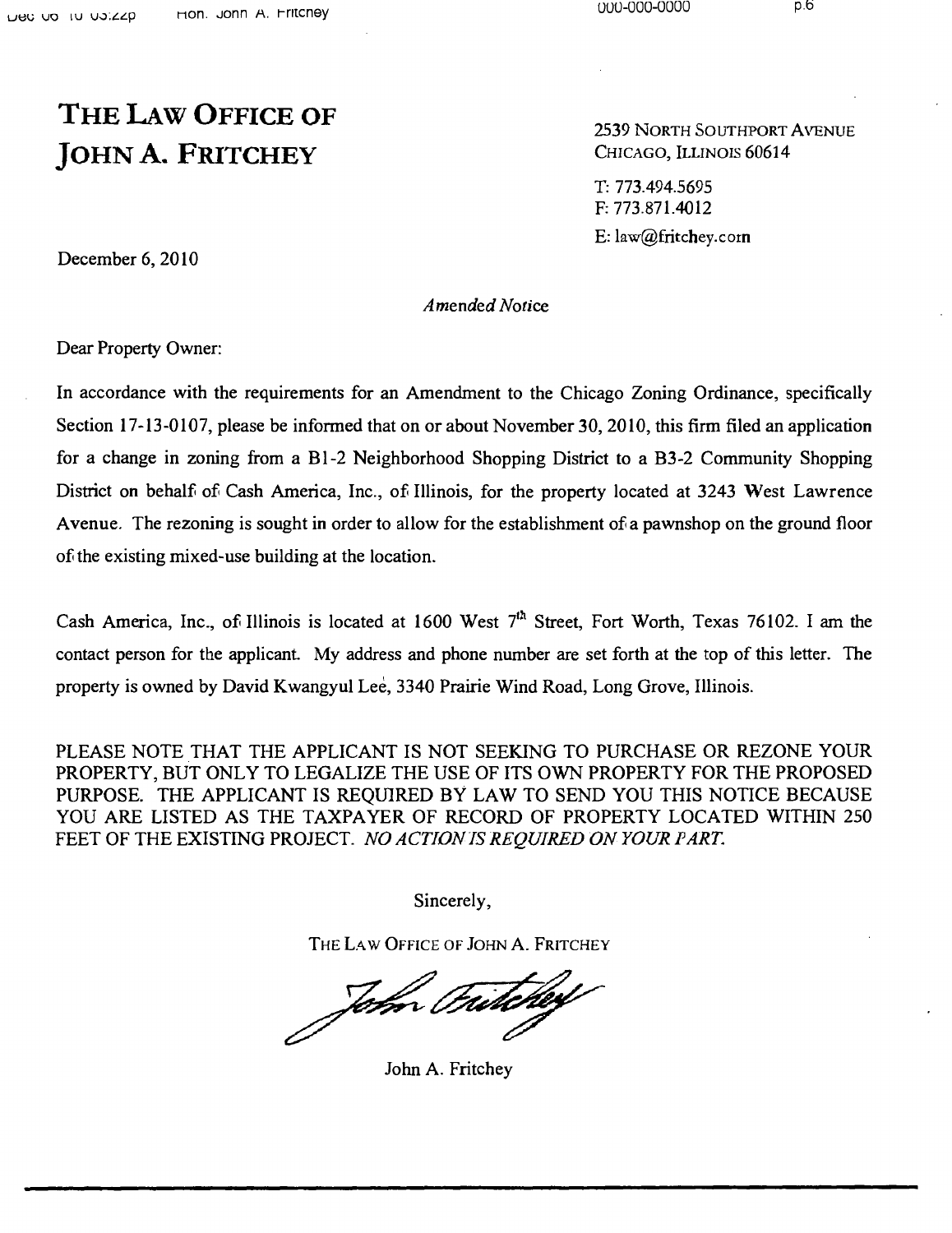## **CITY OF CHICAGO ECONOMIC DISCLOSURE STATEMENT AND AFFIDAVIT**

#### **SECTION 1 -- GENERAL INFORMATION**

## A. Legal name of Disclosing Party submitting this EDS, Include d/b/a/ if applicable: **Cash America Inc. of Illinois**

Check ONE of the following three boxes:

Indicate whether Disclosing Party submitting this EDS is:

1, [X] the Applicant

**OR** 

- 2, [ ] a legal entity holding a direct or indirect interest in the Applicant, State the legal name ofthe Applicant in which Disclosing Party holds an interest: OR
- 3, [ ] a specified legal entity with a right of control (see Section ILB,l,b,) State the legal name of the entity in which Disclosing Party holds a right of control:
- **B. Business address of Disclosing Party: 1600 West 7<sup>th</sup> Street, Fort Worth, Texas 76102**
- **C, Telephone: 773-494-5695 Email: law@fritchey.com**

**D, Name of contact person: John Fritchey** 

- E, Federal Employer Identification No, (if you have one):
- F, Brief description of contract, transaction or other undertaking (referred to below as the "Matter") to which this EDS pertains, (Include project number and location of property, if applicable): **Rezoning for 3243 West Lawrence**

G. Which City agency or department is requesting this EDS? Department of Zoning

If the Matter is a contract being handled by the City's Department of Procurement Services, please complete the following:

Specification # and Contract #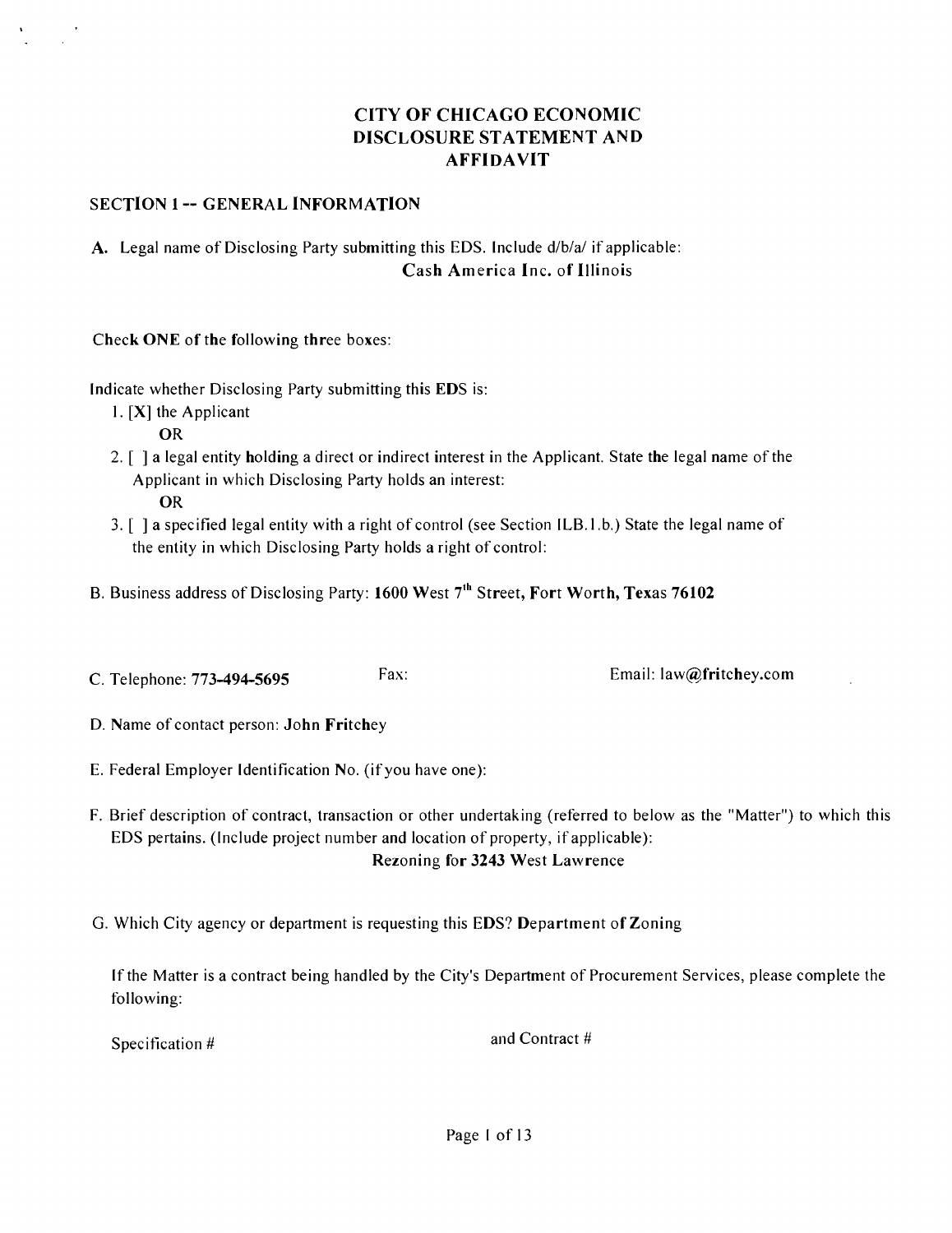#### **SECTION II - DISCLOSURE OF OWNERSHIP INTERESTS**

## A, NATURE OF DISCLOSING PARTY

| 1. Indicate the nature of the Disclosing Party: |                                                           |
|-------------------------------------------------|-----------------------------------------------------------|
| [ ] Person                                      | [] Limited liability company*                             |
| [ ] Publicly registered business corporation    | [] Limited liability partnership*                         |
| [X] Privately held business corporation         | [] Joint venture*                                         |
| [ ] Sole proprietorship                         | [] Not-for-profit corporation                             |
| [] General partnership*                         | (1s the not-for-profit corporation also a 501 (c $(3)$ )? |
| [   Limited partnership*                        | $\log$<br>$\lceil \ \rceil$ Yes                           |
| $[$ Trust                                       | $\lceil$ 1 Other (please specify)                         |

\* Note B,l.b below.

**2. For legal entities, the state (or foreign country) of incorporation or organization, if applicable: Illinois corporation, wholly owned by Cash America International, Inc., a publicly traded Texas corporation** 

3, For legal entities not organized in the State of Illinois: Has the organization registered to do business in the State of Illinois as a foreign entity?

 $[$  | Yes  $[$  | No  $[$   $X]$  N/A

B, IF THE DISCLOSING PARTY IS A LEGAL ENTITY:

I,a. List below the full names and titles of all executive officers and all directors of the entit)'. For not-for-profit corporations, also list below all members, if any, which are legal entities. If there are no such members, write "no members." For trusts, estates or other similar entities, list below the legal titleholder( s).

| Name               | Title                                         |
|--------------------|-----------------------------------------------|
| Daniel R. Feehan   | Director, Chief Executive Officer + President |
| Thomas A. Bessant  | Executive Vice-President $+$ CFO              |
| J. Curtis Linscott | <b>Executive Vice-President + Secretary</b>   |
| David J. Clay      | Vice-President – Finance                      |
| Austin D. Nettle   | Vice-President – Treasurer                    |

l,b. If you checked "General partnership," "Limited partnership," "Limited liability company," "Limited liability partnership" or "Joint venture" in response to Item A.I. above (Nature of Disclosing Party), list below the name and title of each general partner, managing member, manager or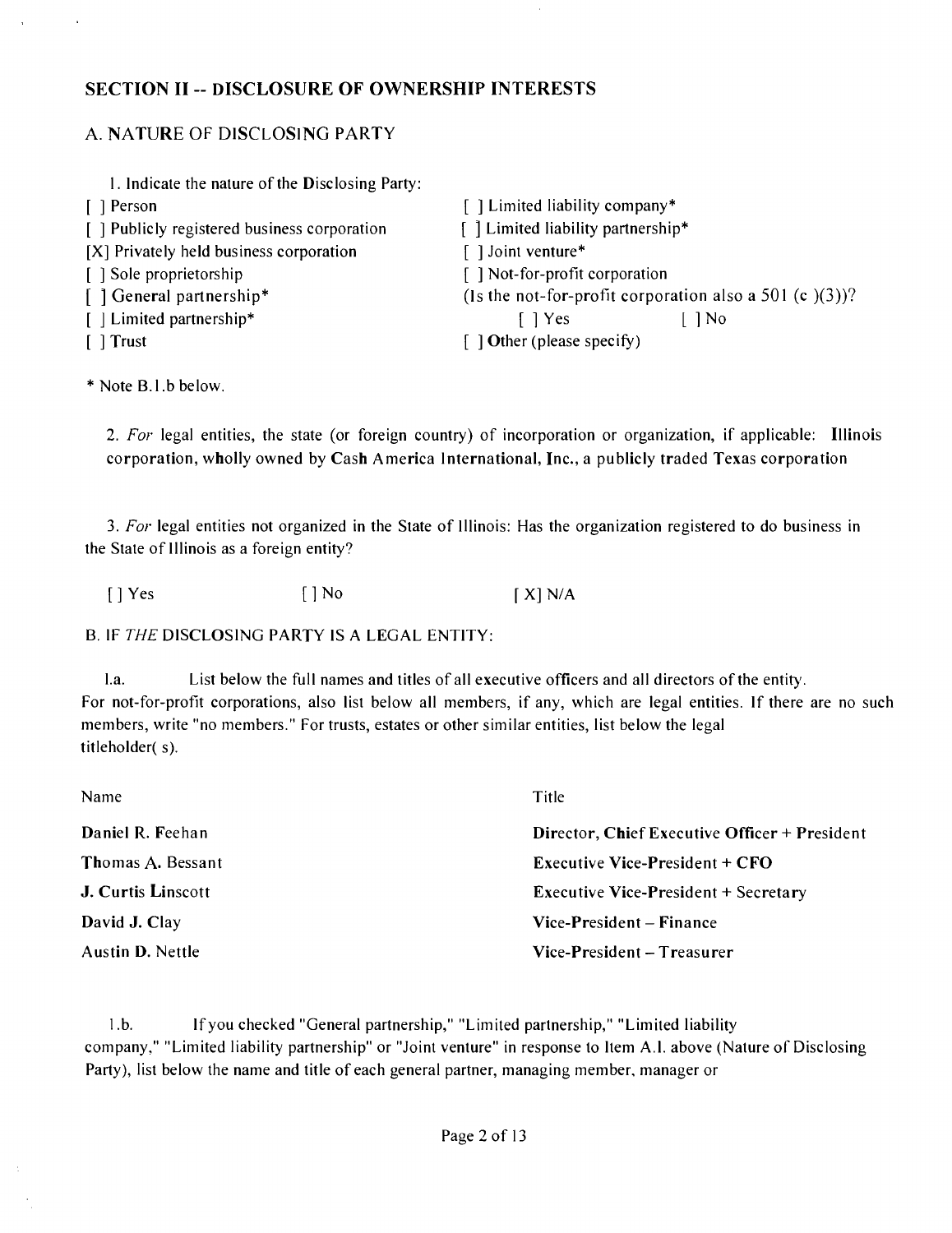any other person or entity that controls the day-to-day management of the Disclosing Party, NOTE: Each legal entity listed below must submit an EDS on its own behalf

Name Title

2. Please provide the following information concerning each person or entity having a direct or indirect beneficial interest (including ownership) in excess of 7,5% of the Disclosing Party, Examples of such an interest include shares in a corporation, partnership interest in a partnership or joint venture, interest of a member or manager in a limited liability company, or interest of a beneficiary of a trust, estate or other similar entity. If none, state "None." NOTE: Pursuant to Section 2-154-030 of the Municipal Code of Chicago ("Municipal Code"), the City may require any such additional information from any applicant which is reasonably intended to achieve full disclosure.

| Name                                           |         | <b>Business Address</b>                                      | Percentage Interest in the<br>Disclosing Party |
|------------------------------------------------|---------|--------------------------------------------------------------|------------------------------------------------|
| Cash<br>International,<br>Texas<br>corporation | America | 1600 W. $7th$ Street<br>Inc., $\alpha$ Forth Worth, TX 76102 | 100%                                           |

#### **SECTION III - BUSINESS RELATIONSHIPS WITH CITY ELECTED OFFICIALS**

Has the Disclosing Party had a "business relationship," as defined in Chapter 2-156 of the Municipal Code, with any City elected official in the 12 months before the date this EDS is signed?

[ ] Yes X No

If yes, please identify below the name(s) of such City elected official(s) and describe such relationship( s):

#### **SECTION iV - DISCLOSURE OF SUBCONTRACTORS AND OTHER RETAINED PARTIES**

The Disclosing Party must disclose the name and business address of each subcontractor, attorney, lobbyist, accountant, consultant and any other person or entity whom the Disclosing Party has retained or expects to retain in connection with the Matter, as well as the nature of the relationship, and the total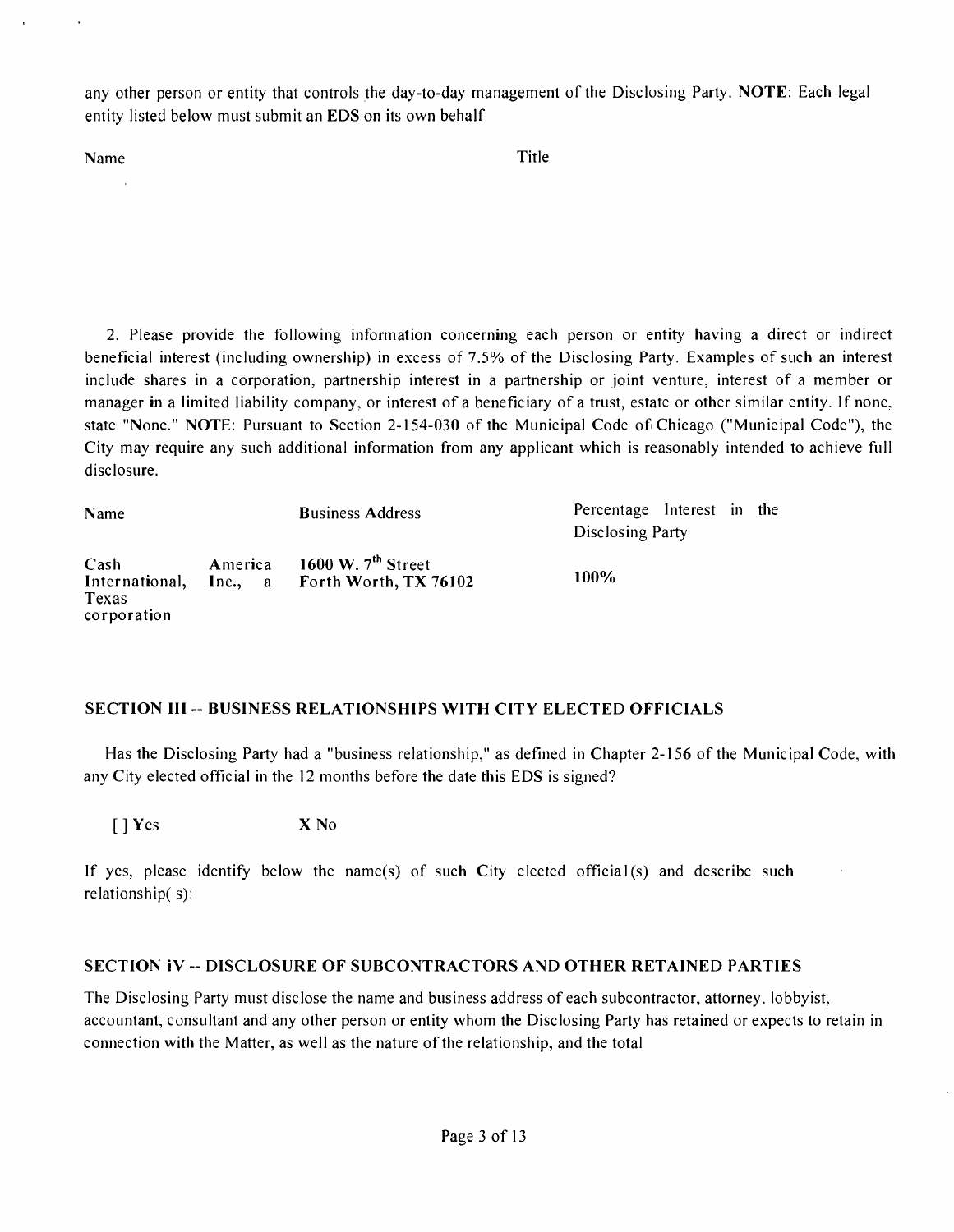amount ofthe fees paid or estimated to be paid. The Disclosing Party is not required to disclose employees who are paid solely through the Disclosing Party's regular payroll,

"Lobbyist" means any person or entity who undertakes to influence any legislative or administrative action on behalf of any person or entity other than: (1) a not-for-profit entity, on an unpaid basis, or (2) himself "Lobbyist" also means any person or entity any part of whose duties as an employee of another includes undertaking to infiuence any legislative or administrative action.

If the Disclosing Party is uncertain whether a disclosure is required under this Section, the Disclosing Party must either ask the City whether disclosure is required or make the disclosure.

| Name<br>(indicate whether)<br>retained or anticipated<br>to be retained) | <b>Business Address</b>                | <b>Relationship to Disclosing Party</b><br>(subcontractor, attorney, lobby ist,<br>etc.) | Fees<br>(indicate whether)<br>paid or estimated) |
|--------------------------------------------------------------------------|----------------------------------------|------------------------------------------------------------------------------------------|--------------------------------------------------|
| The Law Office of<br>John A. Fritchey                                    | 2539 N. Southport<br>Chicago, IL 60614 | Attorney                                                                                 | \$8,000                                          |

(Add sheets if necessary)

[] Check here if the Disclosing party has not retained, nor expects to retain, any such persons or entities.

## **SECTION V ~ CERTIFICATIONS**

## A. COURT-ORDERED CHILD SUPPORT COMPLIANCE

Under Municipal Code Section 2-92-415, substantial owners of business entities that contract with the City must remain in compliance with their child support obligations throughout the term of the contract.

Has any person who directly or indirectly owns 10% or more of the Disclosing Party been declared in arrearage on any child support obligations by any Illinois court of competent jurisdiction?

[ ] Yes X No [ ] No person owns 10% or more of the Disclosing Party.

If "Yes," has the person entered into a court-approved agreement for payment of all support owed and is the person in compliance with that agreement?

[]Yes []No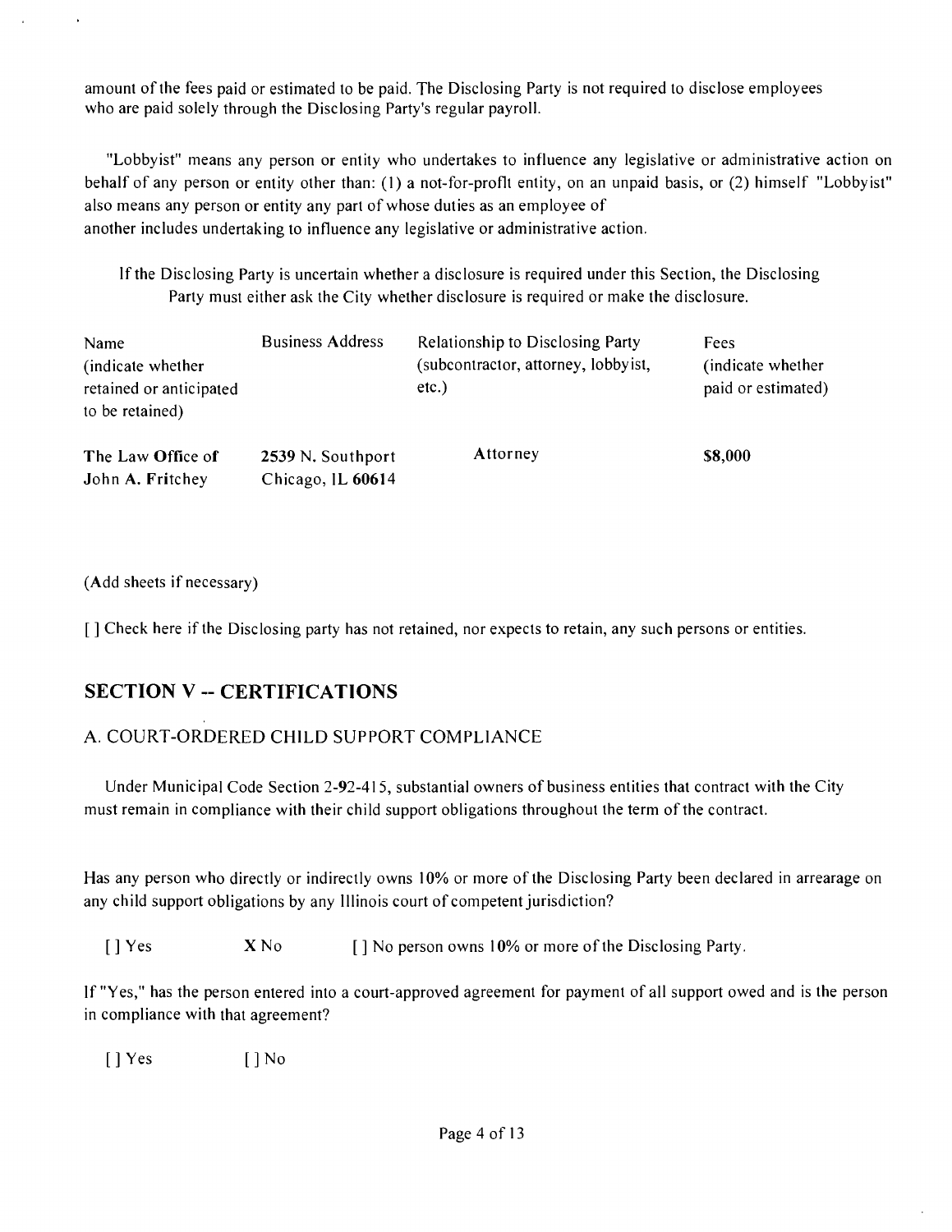## B, FURTHER CERTIFICATIONS

1, The Disclosing Party and, ifthe Disclosing Party is a legal entity, all of those persons or entities identified in Secfion ILB.l. of this EDS:

- a. are not presently debarred, suspended, proposed for debarment, declared ineligible or voluntarily excluded from any transactions by any federal, state or local unit of government;
- b. have not, within a five-year period preceding the date of this EDS, been convicted of a criminal offense, adjudged guilty, or had a civil judgment rendered against them in connection with: obtaining, attempting to obtain, or performing a public (federal, state or local) transaction or contract under a public transaction; a violation of federal or state antitrust statutes; fraud; embezzlement; theft; forgery; bribery; falsification or destruction of records; making false statements; or receiving stolen property;
- $c_{\cdot}$ are not presently indicted for or otherwise criminally or civilly charged by a governmental entity (federal, state or local) with commission of any of the offenses enumerated in clause B.t.b. of this Section V;
- d, have not, within a five-year period preceding the date of this EDS, had one or more public transactions (federal, state or local) terminated for cause or default; and
- e. have not, within a five-year period preceding the date of this EDS, been convicted, adjudged guilty, or found liable in a civil proceeding, or in any criminal or civil action, including actions concerning environmental violations, insfituted by the City or by the federal government, any state, or any other unit of local government,
- 2, The certifications in subparts 2, 3 and 4 concern:
	- the Disclosing Party;
	- any "Applicable Party" (meaning any party participating in the performance of the Matter, including but not limited to any persons or legal entities disclosed under Section IV, "Disclosure of Subcontractors and Other Retained Parties");
	- any "Affiliated Entity" (meaning a person or entity that, directly or indirectly: controls the Disclosing Party, is controlled by the Disclosing Party, or is, with the Disclosing Party, under common control of another person or entity. Indicia of control include, without limitation: interlocking management or ownership; identity of interests among family members, shared facilities and equipment; common use of employees; or organization of a business entity following the ineligibility of a business entity to do business with federal or state or local government, including the City, using substantially the same management, ownership, or principals as the ineligible entity); with respect to Applicable Parties, the term Affiliated Entity means a person or entity that directly or indirectly controls the Applicable Party, is controlled by it, or, with the Applicable Party, is under common control of another person or entity;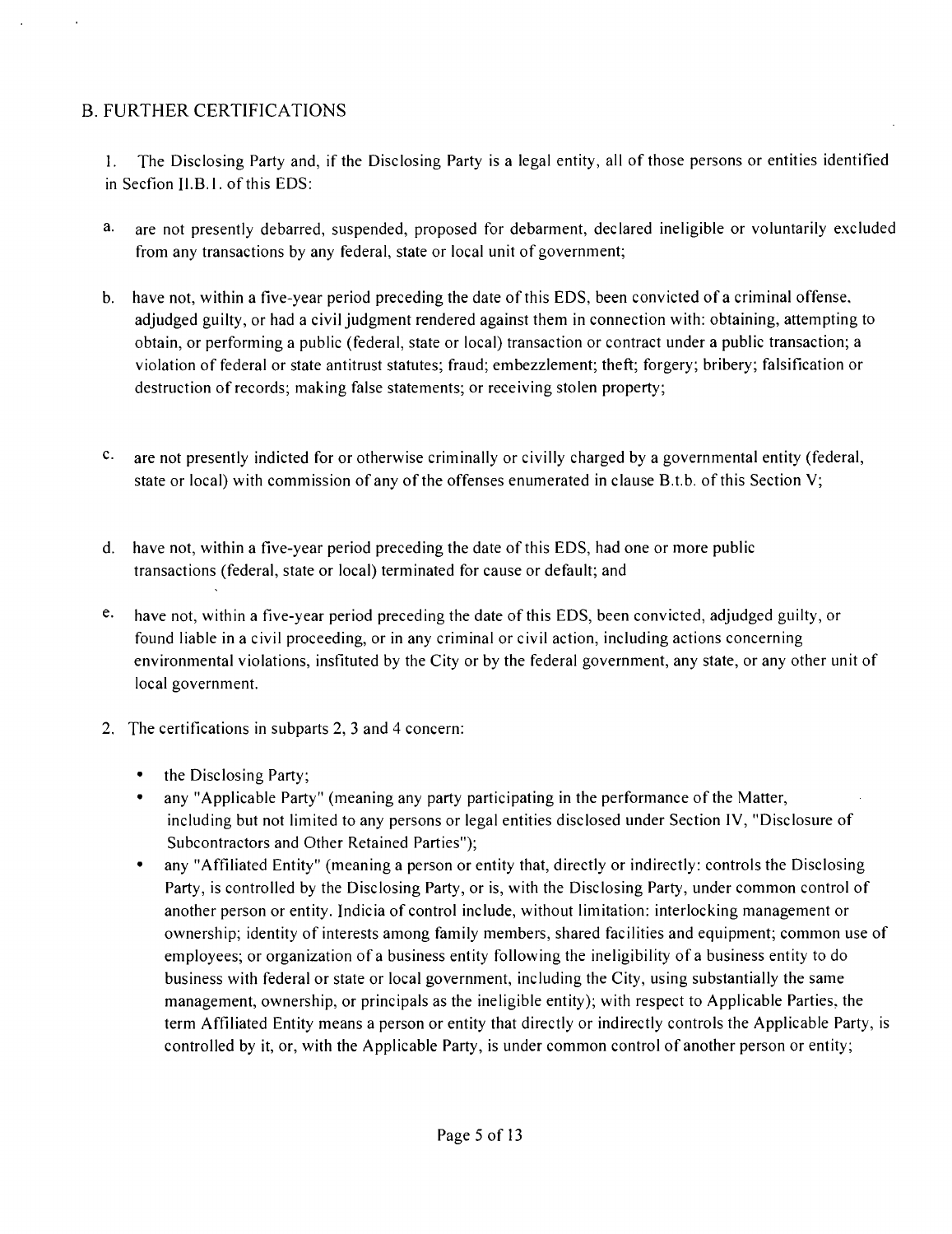any responsible official of the Disclosing Party, any Applicable Party or any Affiliated Entity or any other official, agent or employee of the Disclosing Party, any Applicable Party or any Affiliated Entity, acting pursuant to the direction or authorization of a responsible official ofthe Disclosing Party, any Applicable Party or any Affiliated Entity (collectively "Agents"),

Neither the Disclosing Party, nor any Applicable Party, nor any Affiliated Entity of either the Disclosing Party or any Applicable Party nor any Agents have, during the five years before the date this EDS is signed, or, with respect to an Applicable Party, an Affiliated Entity, or an Affiliated Entity of an Applicable Party during the five years before the date of such Applicable Party's or Affiliated Entity's contract or engagement in connection with the Matter:

- a. bribed or attempted to bribe, or been convicted or adjudged guilty of bribery or attempting to bribe, a public officer or employee ofthe City, the State of Illinois, or any agency ofthe federal government or ofany state or local government in the United States of America, in that officer's or employee's official capacity;
- b. agreed or colluded with other bidders or prospective bidders, or been a party to any such agreement, or been convicted or adjudged guilty of agreement or collusion among bidders or prospective bidders, in restraint of freedom of competition by agreement to bid a fi.xed price or otherwise; or
- $c_{\rm r}$ made an admission of such conduct described in a, or b, above that is a matter of record, but have not been prosecuted for such conduct; or
- d, violated the provisions of Municipal Code Section 2-92-610 (Living Wage Ordinance),

3, Neither the Disclosing Party, Affiliated Entity or Applicable Party, or any of their employees, officials, agents or partners, is barred from contracfing with any unit of state or local government as a result of engaging in or being convicted of (1) bid-rigging in violation of 720 ILCS 5/33E-3; (2) bid-rotating in violation of 720 ILCS 5/33E-4; or (3) any similar offense of any state or of the United States of America that contains the same elements as the offense of bid-rigging or bid-rotating,

4. Neither the Disclosing Party nor any Affiliated Entity is listed on any of the following lists maintained by the Office of Foreign Assets Control of the U.S, Department of the Treasury or the Bureau oflndustry and Security of the U. S. Department of Commerce or their successors: the Specially Designated Nationals List, the Denied Persons List, the Unverified List, the Entity List and the Debarred List,

5. The Disclosing Party understands and shall comply with (I) the applicable requirements ofthe Governmental Ethics Ordinance of the City, Title 2, Chapter 2-156 ofthe Municipal Code; and (2) all the applicable provisions of Chapter 2-56 of the Municipal Code (Office of the Inspector General),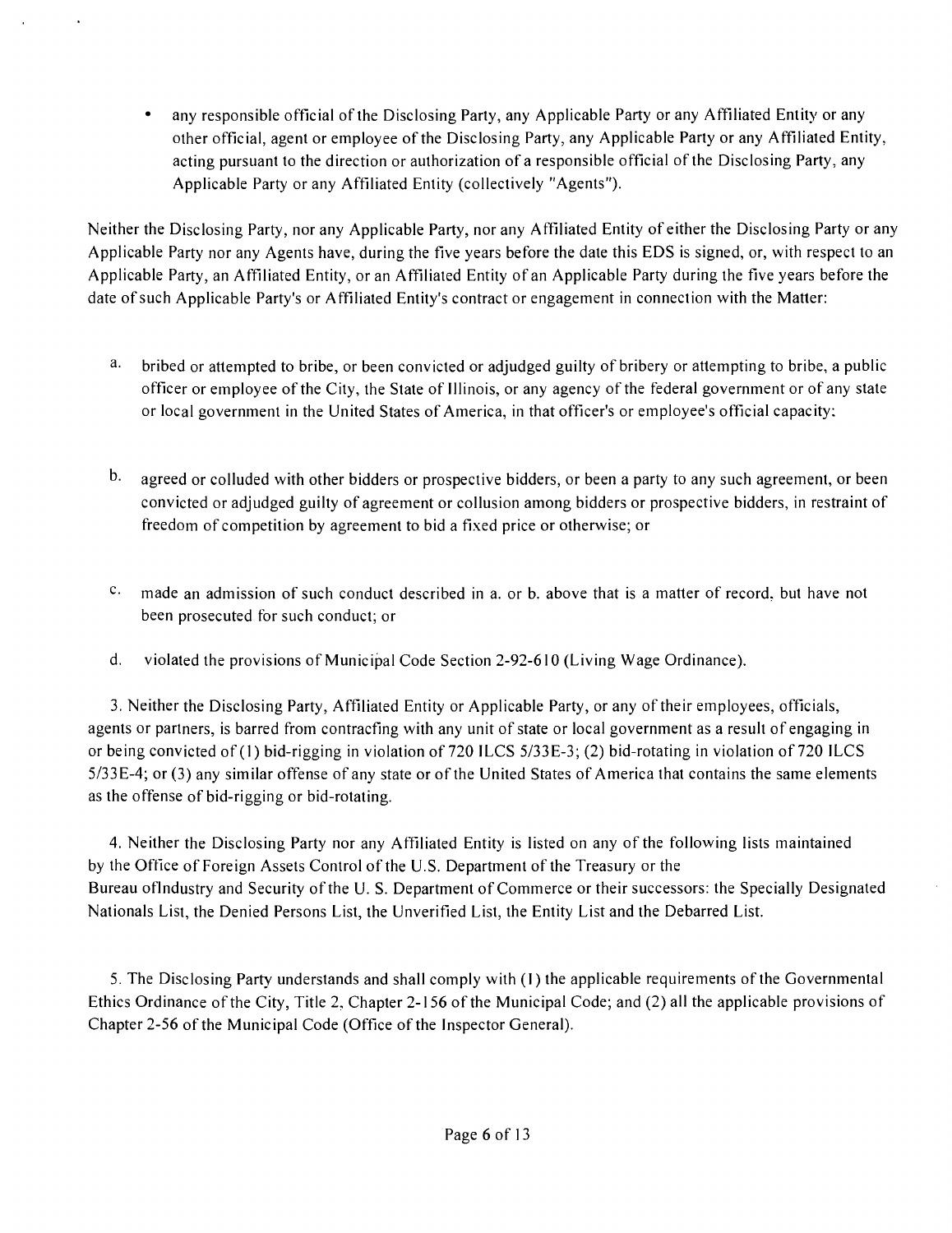6. If the Disclosing Party is unable to certify to any of the above statements in this Part B (Further Certifications), the Disclosing Party must explain below:

If the letters "NA," the word "None," or no response appears on the lines above, it will be conclusively presumed that the Disclosing Party certified to the above statements.

## C. CERTIFICATION OF STATUS AS FfNANCIAL INSTITUTION

For purposes of this Part C, under Municipal Code Section 2-32-455(b), the term "financial institution" means a bank, savings and loan association, thrift, credit union, mortgage banker, mortgage broker, trust company, savings bank, investment bank, securities broker, municipal securities broker, securities dealer, municipal securities dealer, securities underwriter, municipal securities underwriter, investment trust, venture capital company, bank holding company, financial services holding company, or any licensee under the Consumer Installment Loan Act, the Sales Finance Agency Act, or the Residential Mortgage Licensing Act. However, "financial institution" specifically shall not include any entity whose predominant business is the providing of tax deferred, defined contribution, pension plans to public employees in accordance with Sections 403(b) and 457 ofthe Internal Revenue Code. (Additional definitions may be found in Municipal Code Section 2-32-455(b ).)

## I, CERTIFICATION

The Disclosing Party certifies that the Disclosing Party (check one)

 $\begin{bmatrix} \n\end{bmatrix}$  is  $\begin{array}{c} \nX \n\end{array}$  is not

a "fmancial institution" as defined in Section 2-32-455(b) of the Municipal Code,

<sup>2.</sup> If the Disclosing Party IS a financial institution, then the Disclosing Party pledges:

"Weare not and will not become a predatory lender as defined in Chapter 2-32 of the Municipal Code, We further pledge that none of our affiliates is, and none of them will become, a predatory lender as defined in Chapter 2-32 ofthe Municipal Code, We understand that becoming a predatory lender or becoming an affiliate of a predatory lender may result in the loss of the privilege of doing business with the City."

If the Disclosing Party is unable to make this pledge because it or any of its affiliates (as defined in Section 2-  $32-455(b)$  of the Municipal Code) is a predatory lender within the meaning of Chapter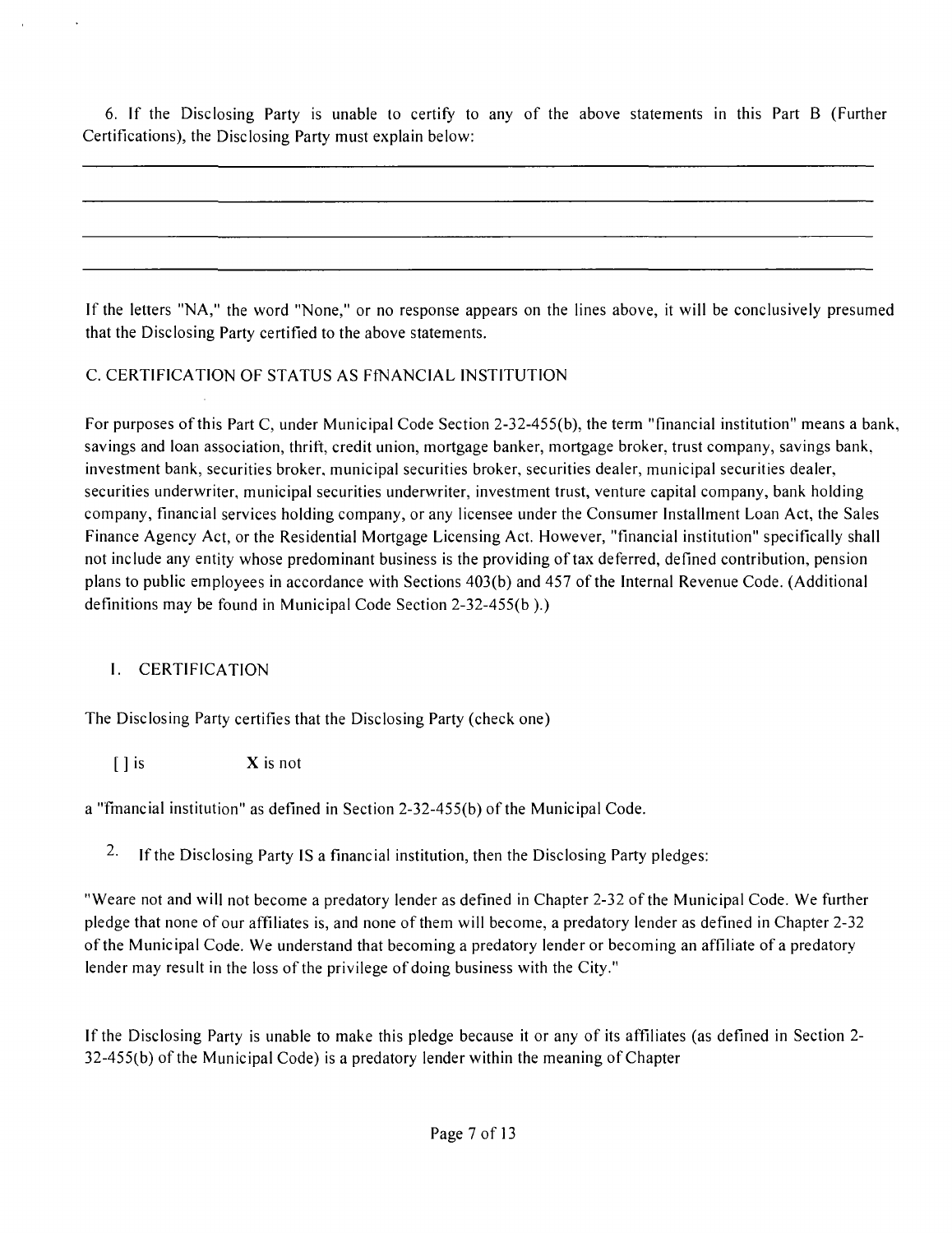2-32 of the Municipal Code, explain here (attach additional pages if necessary):

If the letters "NA," the word "None," or no response appears on the lines above, it will be conclusively presumed that the Disclosing Party certified to the above statements.

D. CERTIFICATION REGARDING INTEREST IN CITY BUSINESS

Any words or terms that are defined in Chapter 2-156 of the Municipal Code have the same meanings when used in this Part D.

1. In accordance with Section 2-156-110 of the Municipal Code: Does any official or employee ofthe City have a fmancial interest in his or her own name or in the name of any other person or entity in the Matter?

 $[$  ] Yes  $[X]$  No

NOTE: If you checked "Yes" to Item D.l., proceed to Items D.2. and D.3. If you checked "No" to Item D.l., proceed to Part E,

2. Unless sold pursuant to a process of competitive bidding, or otherwise permitted, no City elected official or employee shall have a financial interest in his or her own name or in the name of any other person or entity in the purchase of any property that (i) belongs to the City, or (ii) is sold for taxes or assessments, or (iii) is sold by virtue otlegal process at the suit of the City (collectively, "City Property Sale"), Compensation for property taken pursuant to the City's eminent domain power does not constitute a financial interest within the meaning ofthis Part D,

Does the Matter involve a City Property Sale?

[]Yes XNo

3, If you checked "Yes" to Item D,l,, provide the names and business addresses ofthe City officials or employees having such interest and identify the nature of such interest:

| Name | <b>Business Address</b> | Nature of Interest |
|------|-------------------------|--------------------|
|      |                         |                    |
|      |                         |                    |

4, The Disclosing Party further certifies that no prohibited financial interest in the Matter will be acquired by any City official or employee.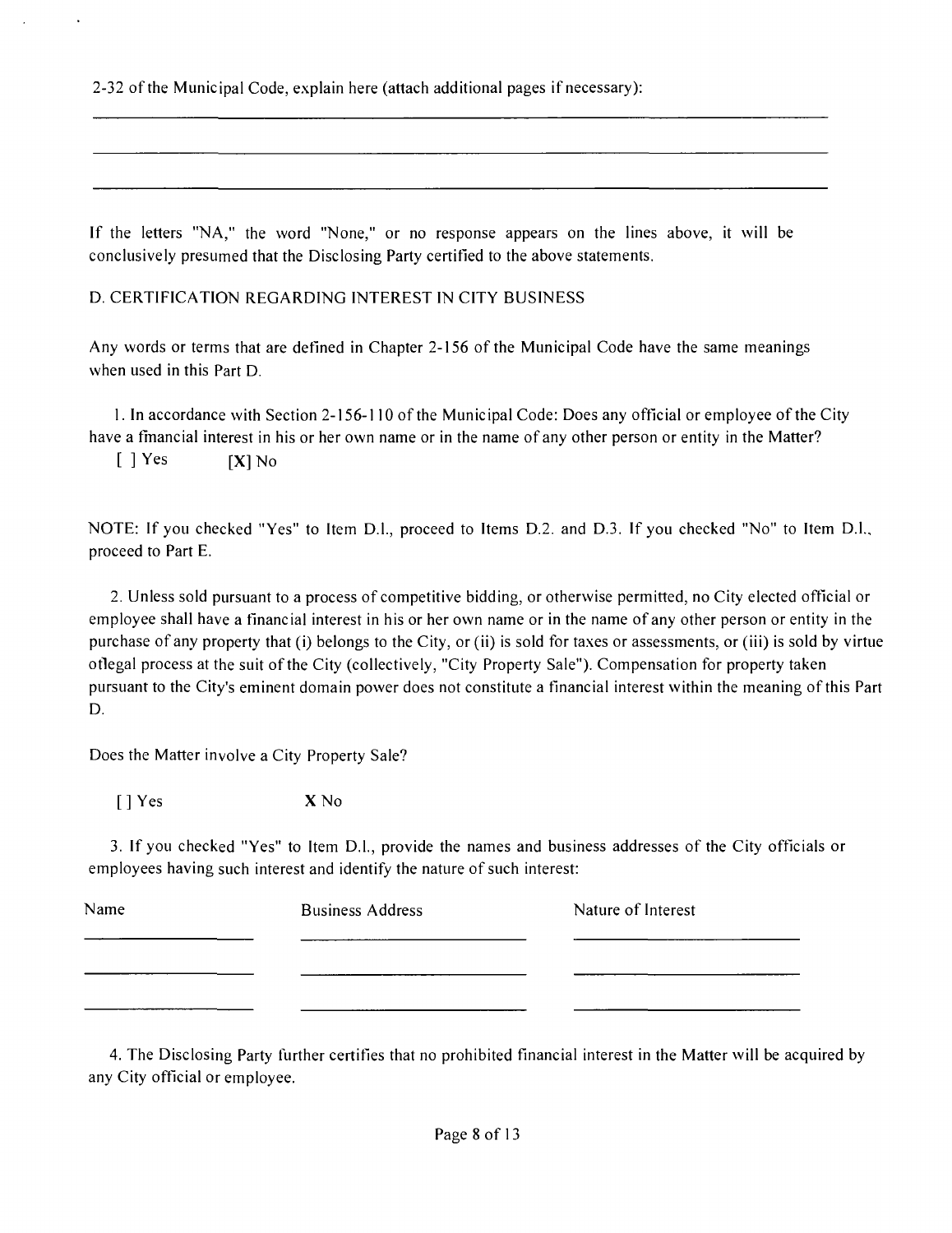## E, CERTIFICATION REGARDING SLAVERY ERA BUSINESS

The Disclosing Party has searched any and all records of the Disclosing Party and any and all predecessor entities for records of investments or profits from slavery, the. slave industry, or slaveholder insurance policies from the slavery era (including insurance policies issued to slaveholders that provided coverage for damage to or injury or death of their slaves) and has disclosed in this EDS any and all such records to the City, In addition, the Disclosing Party must disclose the names of any and all slaves or slaveholders described in those records. Failure to comply with these disclosure requirements may make the Matter to which this EDS pertains voidable by the City.

Please check either 1, or 2, below. If the Disclosing Party checks 2,, the Disclosing Party must disclose below or in an attachment to this EDS all requisite information as set forth in that paragraph 2,

 $X$  I. The Disclosing Party verifies that (a) the Disclosing Party has searched any and all records of the Disclosing Party and any and all predecessor entities for records of investments or profits from slavery, the slave industry, or slaveholder insurance policies, and (b) the Disclosing Party has found no records of investments or profits from slavery, the slave industry, or slaveholder insurance policies and no records of names of any slaves or slaveholders.

\_2. The Disclosing Party verifies that, as a result of conducting the search in step I (a) above, the Disclosing Party has Ibund records relating to investments or profits from slavery, the slave industry, or slaveholder insurance policies and/or the names of any slaves or slaveholders. The Disclosing Party verifies that the following constitutes full disclosure of all such records:

## **SECTION VI ~ CERTIFICATIONS FOR FEDERALLY-FUNDED MATTERS**

NOTE: If the Matter is federally funded, complete this Section VI. If the Matter is not federally funded, proceed to Section VII,

#### A, CERTIFICATION REGARDfNG LOBBYING

1, List below the names of all persons or entities registered under the federal Lobbying Disclosure Act of 1995 who have made lobbying contacts on behalf ofthe Disclosing Party with respect to the Matter: (Begin list here, add sheets as necessary):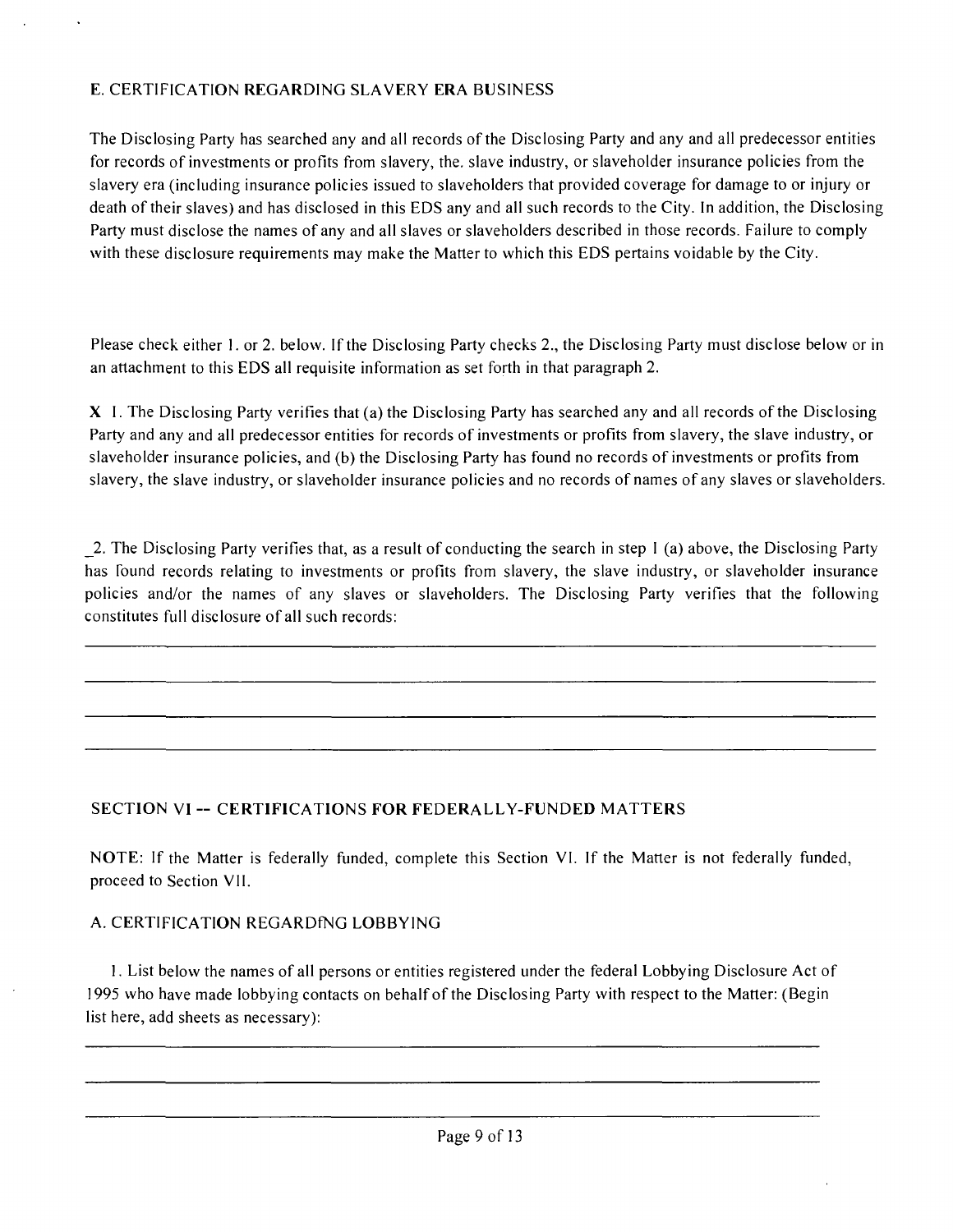(Ifno explanation appears or begins on the lines above, or ifthe letters "NA" or if the word "None" appear, it will be conclusively presumed that the Disclosing Party means that NO persons or entities registered under the Lobbying Disclosure Act of 1995 have made lobbying contacts on behalf of the Disclosing Party with respect to the Matter.)

2, The Disclosing Party has not spent and will not expend any federally appropriated funds to pay any person or entity listed in Paragraph A.l, above for his or her lobbying activities or to pay any person or entity to influence or attempt to influence an officer or employee of any agency, as defined

by applicable federal law, a member of Congress, an officer or employee of Congress, or an employee of a member of Congress, in connection with the award of any federally funded contract, making any federally funded grant or loan, entering into any cooperative agreement, or to extend, continue, renew, amend, or modily any federally funded contract, grant, loan, or cooperative agreement.

3. The Disclosing Party will submit an updated certification at the end of each calendar quarter in which there occurs any event that materially affects the accuracy of the statements and information set forth in paragraphs A.l. and A.2, above.

If the Matter is federally funded and any funds other than federally appropriated funds have been or will be paid to any person or entity for infiuencing or attempting to influence an officer or employee of any agency (as defined by applicable federal law), a member of Congress, an officer or employee of Congress, or an employee of a member of Congress in connection with the Matter, the Disclosing Party must complete and submit Standard Form-LLL, "Disclosure Form to Report Lobbying," in accordance with its instructions. The form may be obtained online from the federal Office of Management and Budget (OMB) web site at http://www.whitehouse.gov/omb/grants/stlllin.pdf linked on the page http://www.whitehouse.gov/omb/grants/grants\_forms.html.

4. The Disclosing Party certifies that either: (i) it is not an organization described in section  $501(c)(4)$  of the Internal Revenue Code of 1986; or (ii) it is an organization described in section  $50I(c)(4)$  of the Internal Revenue Code of 1986 but has not engaged and will not engage in "Lobbying Activities".

5. Ifthe Disclosing Party is the Applicant, the Disclosing Party must obtain certifications equal in form and substance to paragraphs A,I, through A,4. above from all subcontractors before it awards any subcontract and the Disclosing Party must maintain all such subcontractors' certifications for the duration of the Matter and must make such certifications promptly available to the City upon request.

## B, CERTIFICATION REGARDING EQUAL EMPLOYMENT OPPORTUNITY

Ifthe Matter is federally funded, federal regulations require the Applicant and all proposed subcontractors to submit the following information with their bids or in writing at the outset of negotiations.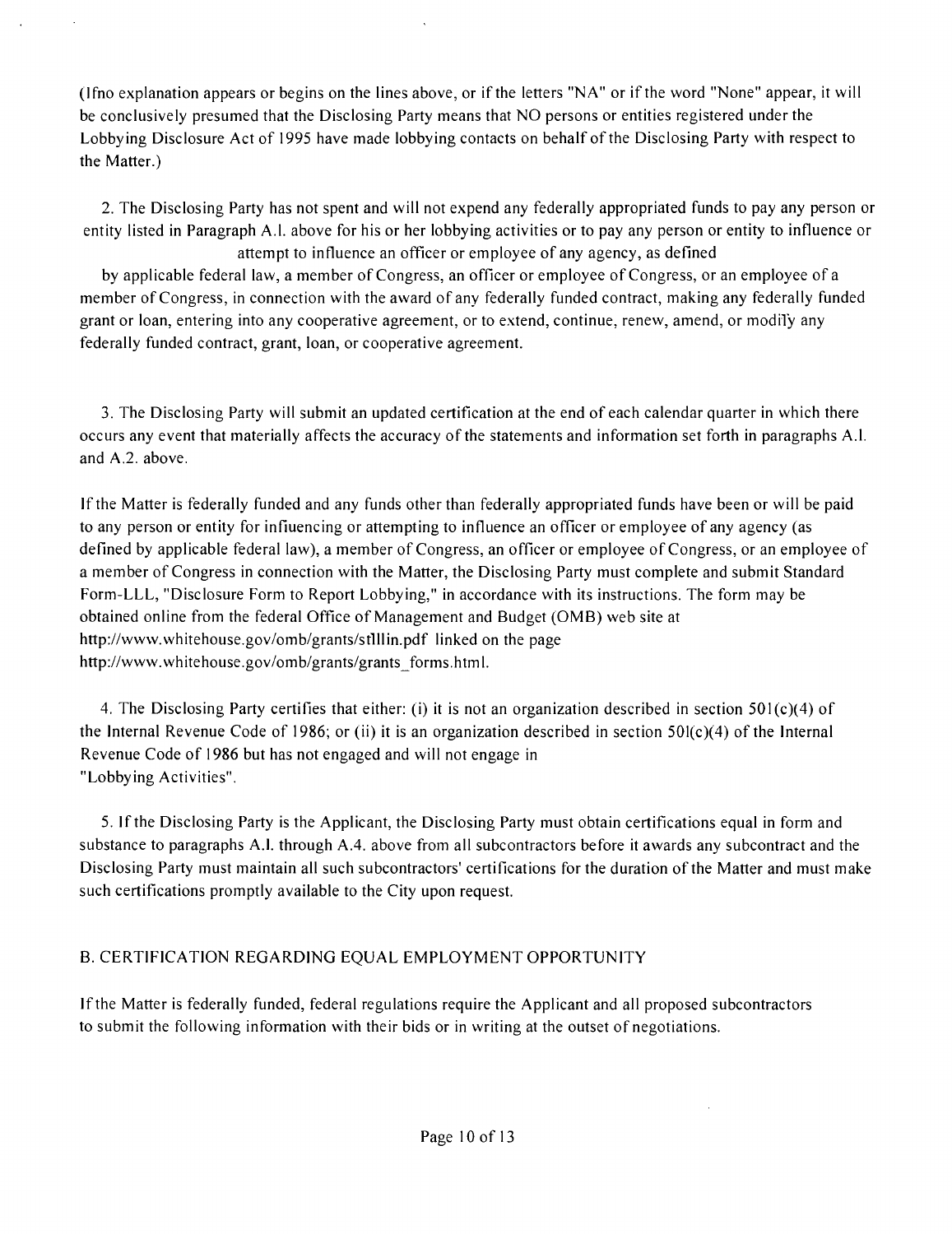Is the Disclosing Party the Applicant?

 $[ ]$  Yes  $[ ]$  No

If "Yes," answer the three questions below:

1, Have you developed and do you have on file affirmative action programs pursuant to applicable federal regulations? (See 41 CFR Part 60-2.)

 $[ ]$  Yes  $[ ]$  No

2. Have you filed with the Joint Reporting Committee, the Director ofthe Office of Federal Contract Compliance Programs, or the Equal Employment Opportunity Commission all reports due under the applicable filing requirements?  $[$  | Yes  $[$  | No

3. Have you participated in any previous contracts or subcontracts subject to the equal opportunity clause?

[] Yes [] No

If you checked "No" to question I, or 2, above, please provide an explanation:

**SECTION VII - ACKNOWLEDGMENTS, CONTRACT INCORPORATION, COMPLIANCE, PENAL TIES, DISCLOSURE** 

The Disclosing Party understands and agrees that:

A, By completing and filing this EDS, the Disclosing Party acknowledges and agrees, on behalf of itself and the persons or entities named in this EDS, that the City may investigate the creditworthiness of some or all ofthe persons or entities named in this EDS,

B. The certifications, disclosures, and acknowledgments contained in this EDS will become part of any contract or other agreement between the Applicant and the City in connection with the Matter, whether procurement, City assistance, or other City action, and are material inducements to the City's execution ofany contract or taking other action with respect to the Matter, The Disclosing Party understands that it must comply with all statutes, ordinances, and regulations on which this EDS is based.

C. The City's Governmental Ethics and Campaign Financing Ordinances, Chapters 2-156 and 2-164 ofthe Municipal Code, impose certain duties and obligations on persons or entities seeking City contracts, work, business, or transactions. The full text of these ordinances and a training program is available on line at www.citvofchicago.org/Ethics, and may also be obtained from the City's Board of Ethics, 740 N. Sedgwick St., Suite 500, Chicago, IL 60610, (312) 744-9660. The Disclosing Party must comply fully with the applicable ordinances.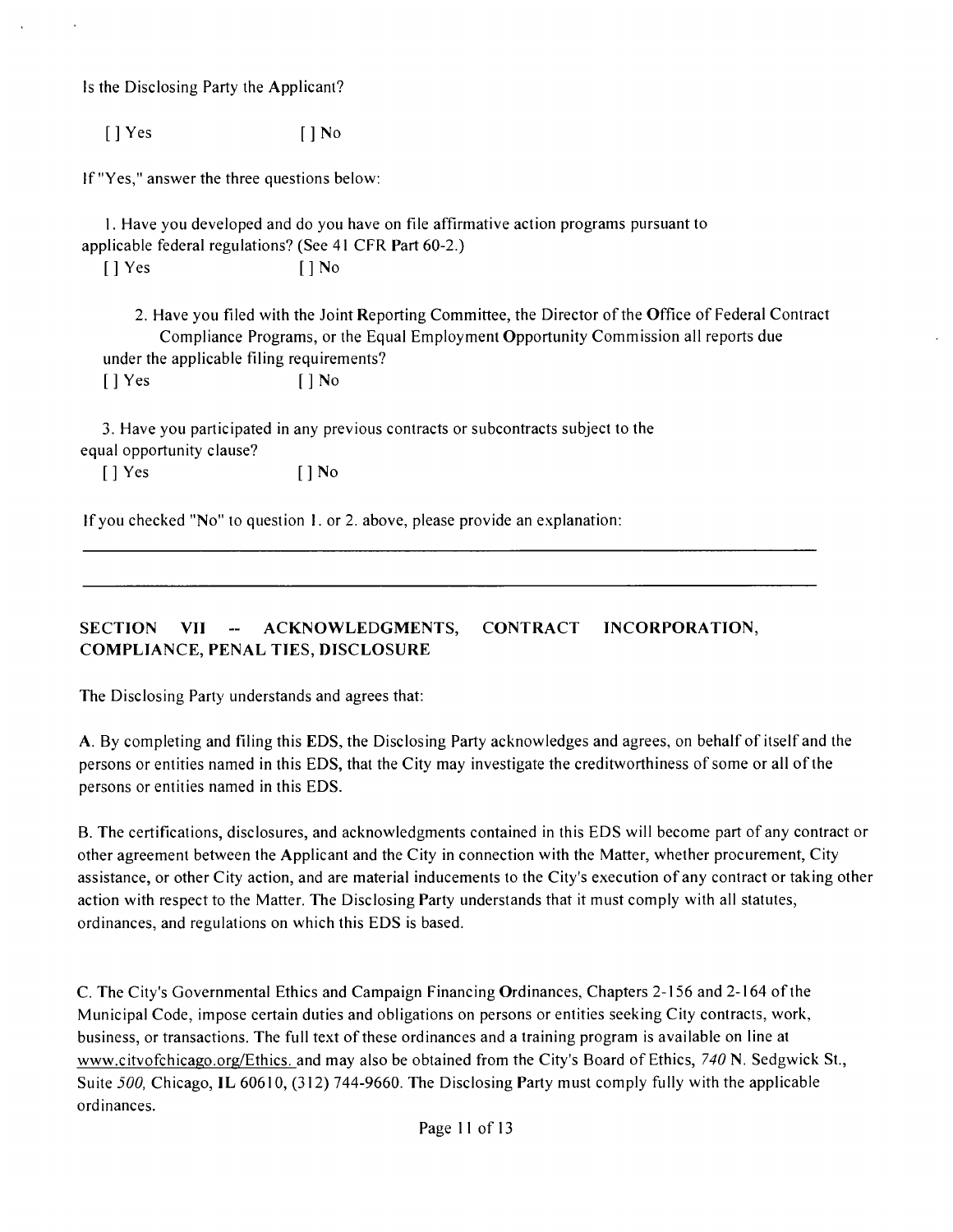D, If the City determines that any informafion provided in this EDS is false, incomplete or inaccurate, any contract or other agreement in connection with which it is submitted may be rescinded or be void or voidable, and the City may pursue any remedies under the contract or agreement (if not rescinded, void or voidable), at law, or in equity, including terminating the Disclosing Party's participation in the Matter and/or declining to allow the Disclosing Party to participate in other transactions with the City. Remedies at law for a false statement of material fact may include incarceration and an award to the City of treble damages.

E, It is the City's policy to make this document available to the public on its Internet site and/or upon request. Some or all of the information provided on this EDS and any attachments to this EDS may be made available to the public on the Internet, in response to a Freedom of Information Act request, or otherwise. By completing and signing this EDS, the Disclosing Party waives and releases any possible rights or claims which it may have against the City in connection with the public release of information contained in this EDS and also authorizes the City to verify the accuracy of any information submitted in this EDS.

F, The information provided in this EDS must be kept current. In the event of changes, the Disclosing Party must supplement this EDS up to the time the City takes action on the Matter. If the Matter is a contract being handled by the City's Department of Procurement Services, the Disclosing Party must update this EDS as the contract requires.

The Disclosing Party represents and warrants that:

G, The Disclosing Party has not withheld or reserved any disclosures as to economic interests in the Disclosing Party, or as to the Matter, or any information, data or plan as to the intended use or purpose for which the Applicant seeks City Councilor other City agency action.

For purposes of the certifications in H,l, and H.2. below, the term "affiliate" means any person or entity that, directly or indirectly: controls the Disclosing Party, is controlled by the Disclosing Party, or is, with the Disclosing Party, under common control of another person or entity. Indicia of control include, without limitation: interlocking management or ownership; identity of interests among family members; shared facilities and equipment; common use of employees; or organization of a business entity following the ineligibility of a business entity to do business with the federal government or a state or local government, including the City, using substantially the same management, ownership, or principals as the ineligible entity.

H.I. The Disclosing Party is not delinquent in the payment of any tax administered by the Illinois Department of Revenue, nor are the Disclosing Party or its affiliates delinquent in paying any fine, fee, tax or other charge owed to the City. This includes, but is not limited to, all water charges, sewer charges, license fees, parking tickets, property taxes or sales taxes.

H,2 Ifthe Disclosing Party is the Applicant, the Disclosing Party and its affiliates will not use, nor permit their subcontractors to use, any facility on the U,S. EPA's List of Violating Facilities in connection with the Matter for the duration of time that such facility remains on the list.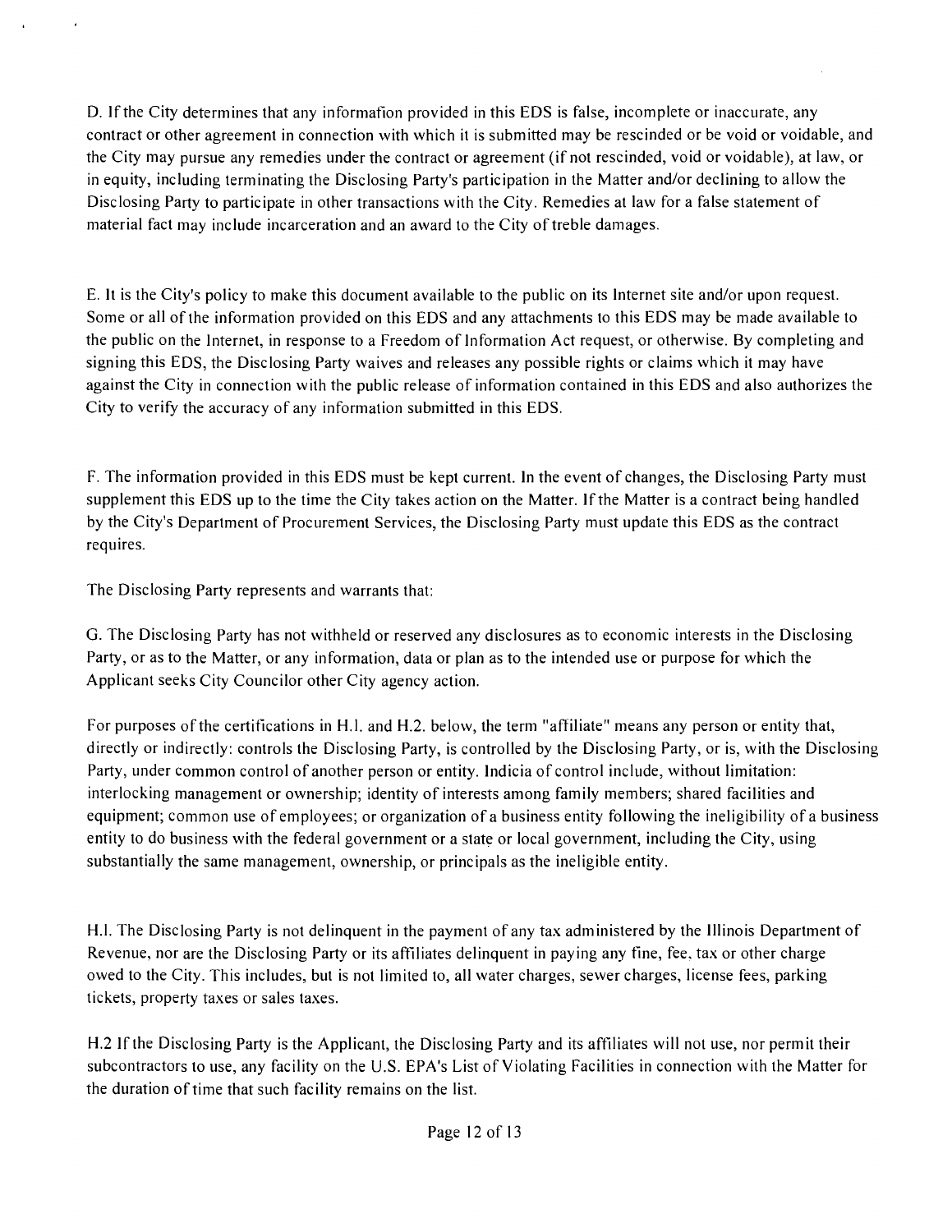H,3 If the Disclosing Party is the Applicant, the Disclosing Party will obtain from any contractors/subcontractors hired or to be hired in connecfion with the Matter certifications equal in form and substance to those in H, 1, and H.2. above and will not, without the prior written consent of the City, use any such contractor/subcontractor that does not provide such certifications or that the Disclosing Party has reason to believe has not provided or cannot provide truthful certifications.

NOTE: If the Disclosing Party cannot certify as to any of the items in H.l., H.2. or H.3. above, an explanatory statement must be attached to this EDS.

## **CERTIFICATION**

 $\mathcal{L}_{\text{max}}$  $\overline{a}$ 

> Under penalty of perjury, the person signing below: (1) warrants that he/she is authorized to execute this EDS on behalf of the Disclosing Party, and (2) warrants that all certificafions and statements contained in this EDS are true, accurate and complete as of the date fiimished to the City.

Cash America, Inc. of Illinois Date:  $\theta - 4 \cdot 10$ (Print or type name of Disclosing Party)

By:

**J. Curtis Linscott**  (Print or type name of person signing)

Signed and swom to before me on  $\angle 0 - \frac{1}{7}$ at Tarrant County, Texas

Gudy Sarwell 2 2  $\forall V \quad \forall \text{ Noary rule}$  =  $\mathbb{E} \left\{ \mathscr{L}, \mathscr{L} \right\}$ 

 $\frac{1 - 29 - 14}{$  Commission expires:

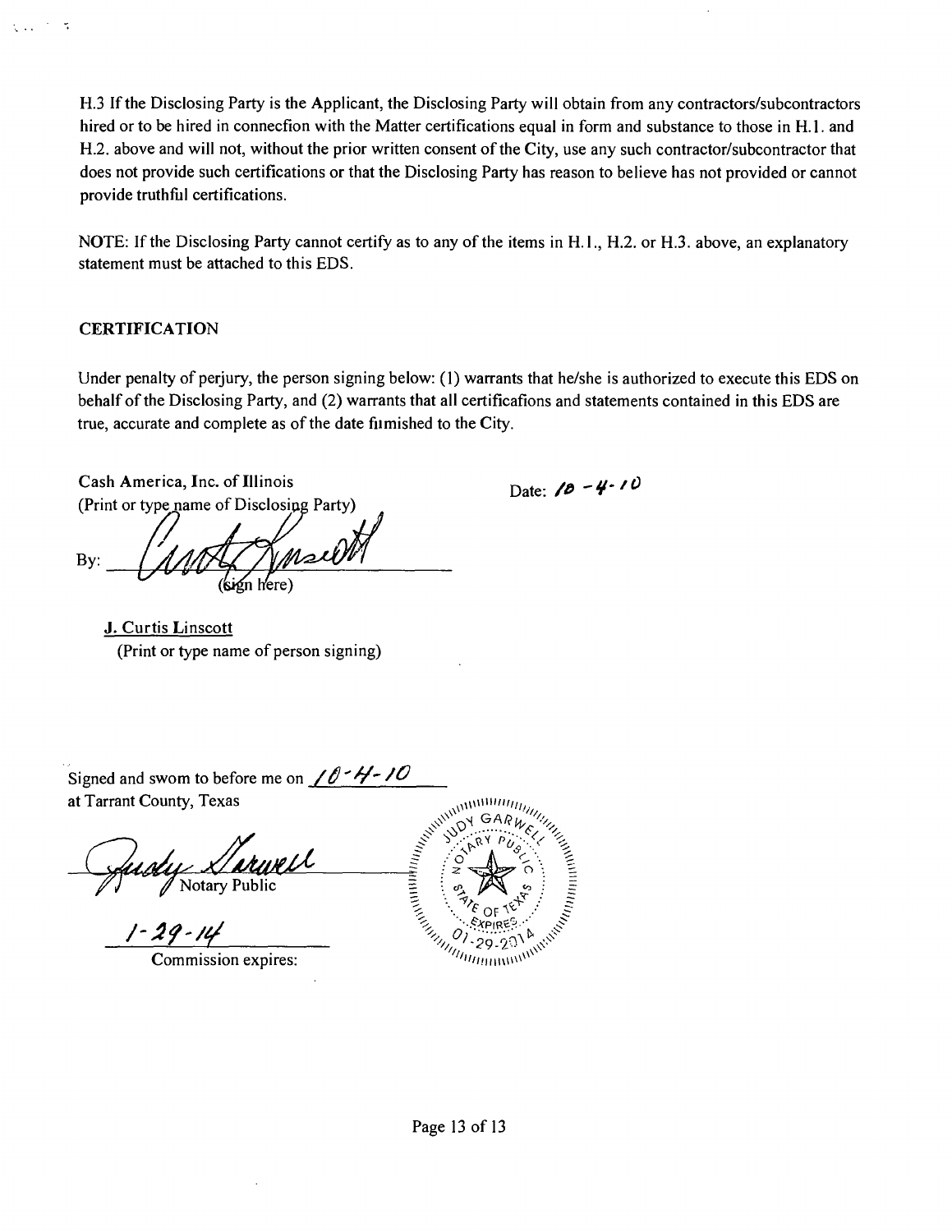## **CITY OF CHICAGO ECONOMIC DISCLOSURE STATEMENT AND AFFIDAVIT**

#### **SECTION I -- GENERAL INFORMATION**

## A. Legal name of Disclosing Party submitting this EDS. Include d/b/a/ if applicable: **David Kwangyul Lee**

Check ONE of the following three boxes:

Indicate whether Disclosing Party submitting this EDS is:

- 1, [ ] the Applicant
	- OR

 $\cdot$ 

- 2, [ ] a legal entity holding a direct or indirect interest in the Applicant. State the legal name ofthe Applicant in which Disclosing Party holds an interest: OR
- 3, [ X] a specified legal entity with a right of control (see Section ILB, I .b,) State the legal name of the entity in which Disclosing Party holds a right of control:
- **B, Business address of Disclosing Party: 3340 Prairie Wind Road**
- C. Telephone: 847-638-7282 Fax: Fax: Email:
- **D, Name of contact person: David Kwangyul Lee**
- E, Federal Employer Identification No, (if you have one):
- F, Brief description of contract, transacfion or other undertaking (referred to below as the "Matter") to which this EDS pertains, (Include project number and location of property, if applicable):

**Rezoning for 3243 West Lawrence** 

**G, Which City agency or department is requesting this EDS? Department of Zoning** 

Ifthe Matter is a contract being handled by the City's Department of Procurement Services, please complete the following:

Specification # and Contract #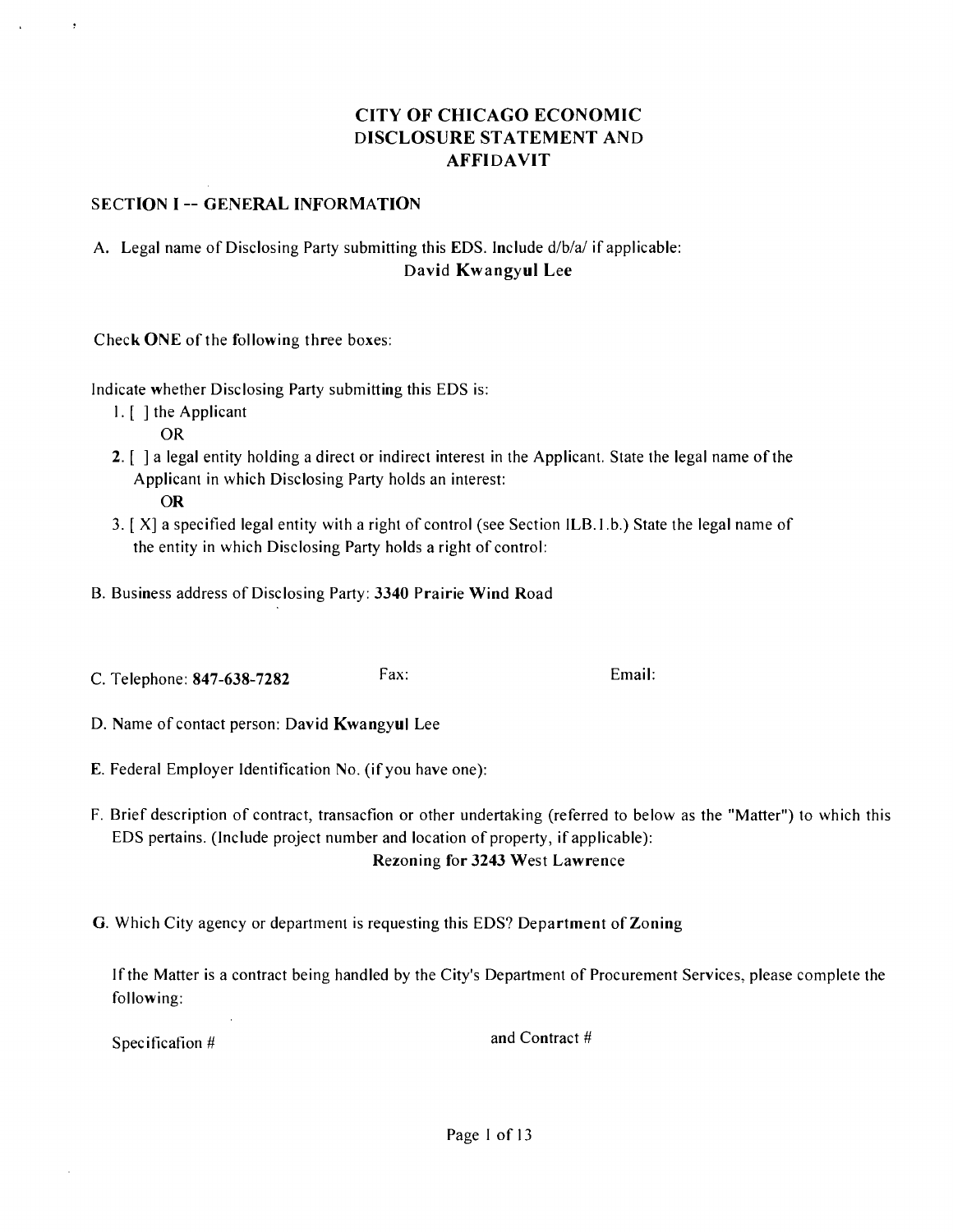## **SECTION II - DISCLOSURE OF OWNERSHIP INTERESTS**

## A. NATURE OF DISCLOSING PARTY

| 1. Indicate the nature of the Disclosing Party: |                                                           |
|-------------------------------------------------|-----------------------------------------------------------|
| $[X]$ Person                                    | [] Limited liability company*                             |
| [ ] Publicly registered business corporation    | [] Limited liability partnership*                         |
| [] Privately held business corporation          | [] Joint venture*                                         |
| [ ] Sole proprietorship                         | [] Not-for-profit corporation                             |
| [ ] General partnership*                        | (Is the not-for-profit corporation also a 501 (c $(3)$ )? |
| [ ] Limited partnership*                        | $\log$<br>$\lceil \ \rceil$ Yes                           |
| $\lceil$ 1 Trust                                | $\lceil$ 1 Other (please specify)                         |

\* Note B,l,b below.

2. For legal entifies, the state (or foreign country) of incorporation or organization, if applicable:

3. For legal entities not organized in the State of Illinois: Has the organization registered to do business in the State of Illinois as a foreign entity?

[ ] Yes [ ] No [ ] N/A

B, IF THE DISCLOSfNG PARTY IS A LEGAL ENTITY:

I,a. List below the full names and titles of all executive officers and all directors of the entity. For not-for-profit corporations, also list below all members, if any, which are legal entities. If there are no such members, write "no members," For trusts, estates or other similar entities, list below the legal titleholder( s).

Name Title

l.b. If you checked "General partnership," "Limited partnership," "Limited liability company," "Limited liability partnership" or "Joint venture" in response to Item A.l. above (Nature of Disclosing Party), list below the name and title of each general partner, managing member, manager or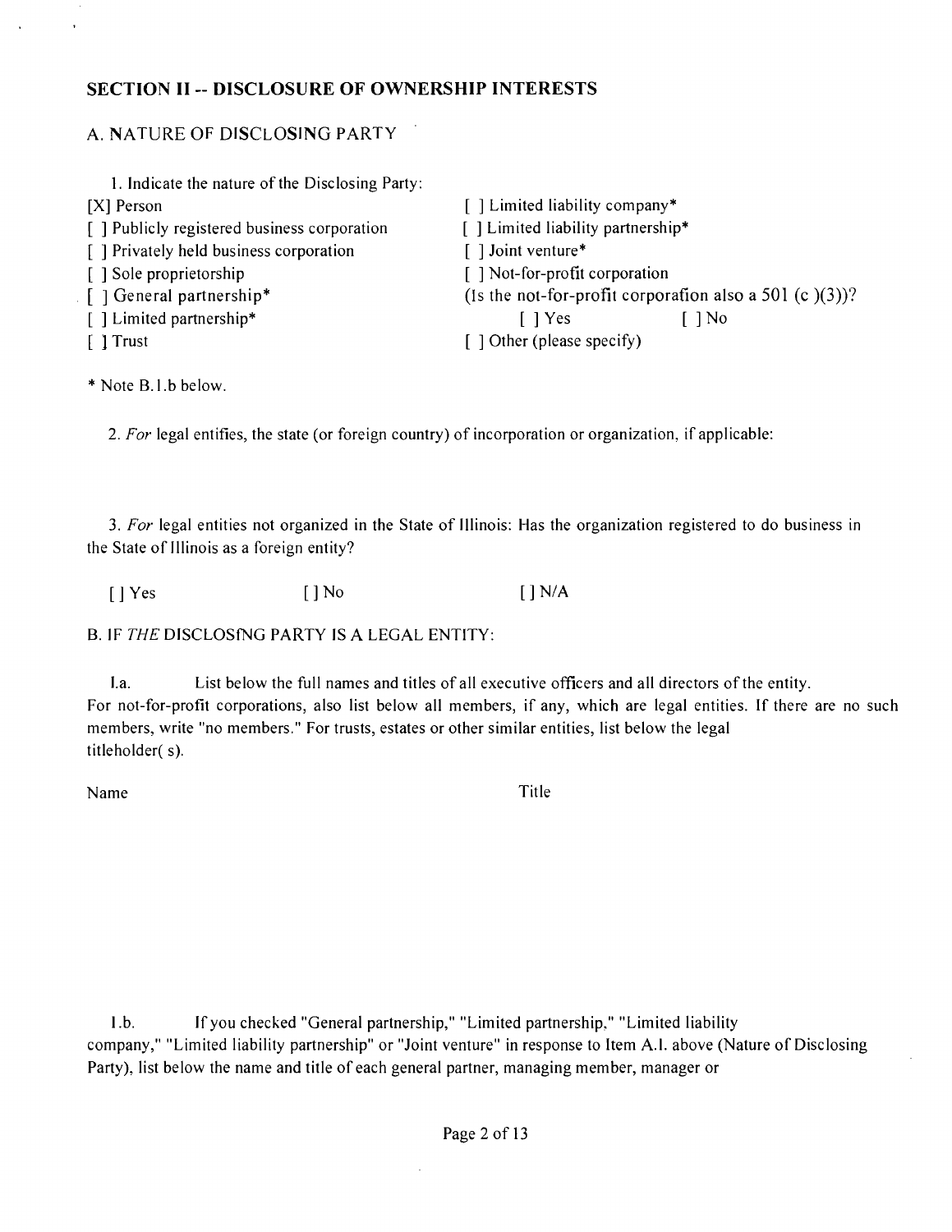any other person or entity that controls the day-to-day management of the Disclosing Party. NOTE: Each legal entity listed below must submit an EDS on its own behalf

Name Title

2, Please provide the following information concerning each person or entity having a direct or indirect beneficial interest (including ownership) in excess of 7,5% of the Disclosing Party, Examples of such an interest include shares in a corporation, partnership interest in a partnership or joint venture, interest of a member or manager in a limited liability company, or interest of a beneficiary of a trust, estate or other similar entity. If none, state "None." NOTE: Pursuant to Secfion 2-154-030 of the Municipal Code of Chicago ("Municipal Code"), the City may require any such additional information from any applicant which is reasonably intended to achieve full disclosure.

Name Business Address Percentage Interest in the Disclosing Party

## **SECTION III - BUSINESS RELATIONSHIPS WITH CITY ELECTED OFFICIALS**

Has the Disclosing Party had a "business relationship," as defined in Chapter 2-156 of the Municipal Code, with any City elected official in the 12 months before the date this EDS is signed?

 $[ ]$  Yes  $X$  No

If yes, please identify below the name(s) of such City elected official(s) and describe such relationship( s):

#### **SECTION IV - DISCLOSURE OF SUBCONTRACTORS AND OTHER RETAINED PARTIES**

The Disclosing Party must disclose the name and business address of each subcontractor, attorney, lobbyist, accountant, consultant and any other person or entity whom the Disclosing Party has retained or expects to retain in connection with the Matter, as well as the nature of the relationship, and the total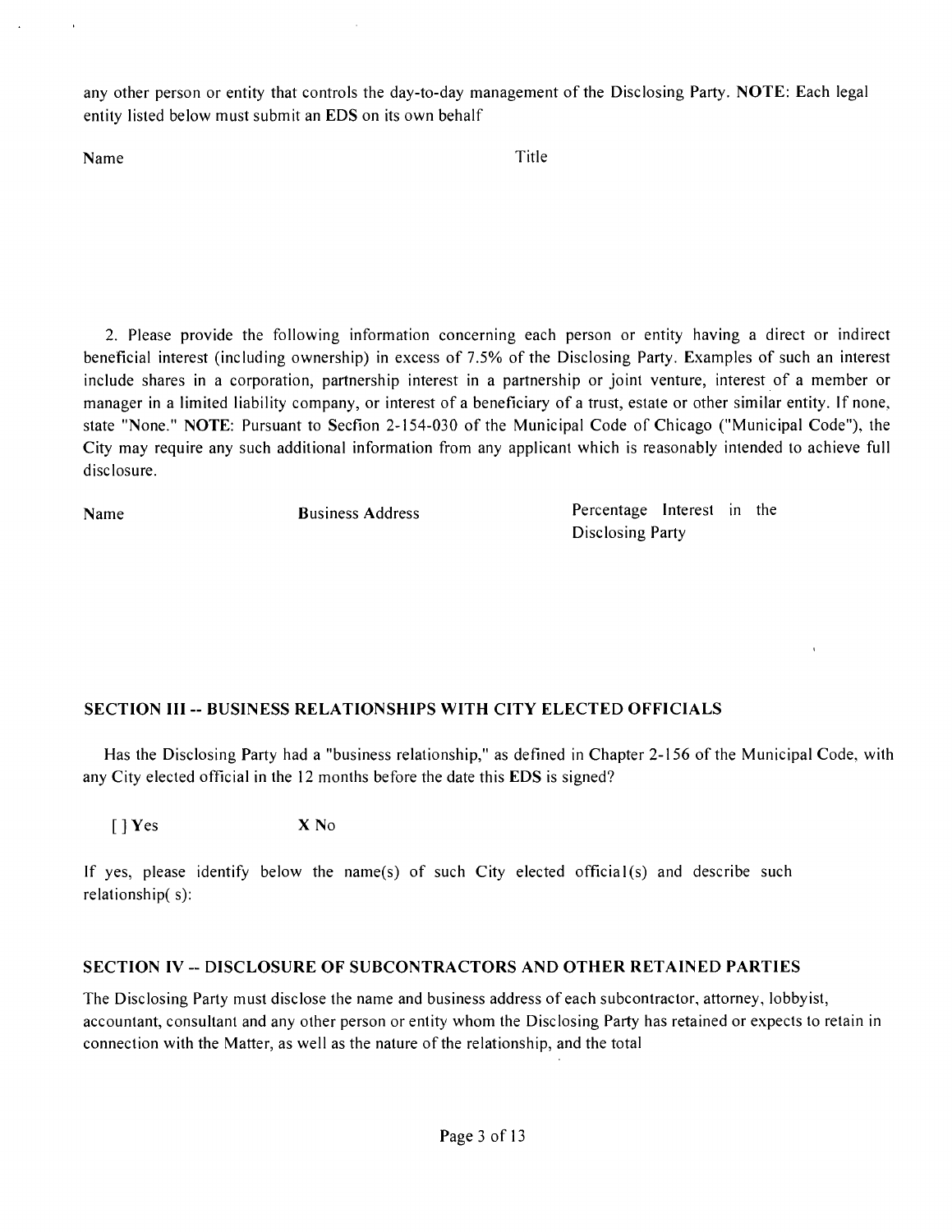amount ofthe fees paid or estimated to be paid. The Disclosing Party is not required to disclose employees who are paid solely through the Disclosing Party's regular payroll,

"Lobbyist" means any person or entity who undertakes to infiuence any legislative or administrative action on behalf of any person or entity other than: (1) a not-for-profit entity, on an unpaid basis, or (2) himself "Lobbyist" also means any person or entity any part of whose duties as an employee of another includes undertaking to influence any legislative or administrative action,

Ifthe Disclosing Party is uncertain whether a disclosure is required under this Section, the Disclosing Party must either ask the City whether disclosure is required or make the disclosure.

| Name                    | <b>Business Address</b> | <b>Relationship to Disclosing Party</b> | Fees               |
|-------------------------|-------------------------|-----------------------------------------|--------------------|
| (indicate whether)      |                         | (subcontractor, attorney, lobbyist,     | (indicate whether) |
| retained or anticipated |                         | etc.)                                   | paid or estimated) |
| to be retained)         |                         |                                         |                    |

None

 $\bar{a}$ 

(Add sheets if necessary)

[ ] Check here if the Disclosing party has not retained, nor expects to retain, any such persons or entities,

## **SECTION V -- CERTIFICATIONS**

## A. COURT-ORDERED CHILD SUPPORT COMPLIANCE

Under Municipal Code Section 2-92-415, substantial owners of business entities that contract whh the City must remain in compliance with their child support obligations throughout the term of the contract.

Has any person who directly or indirectly owns 10% or more of the Disclosing Party been declared in arrearage on any child support obligations by any Illinois court of competent jurisdiction?

[ ] Yes X No [ ] No person owns 10% or more of the Disclosing Party.

If "Yes," has the person entered into a court-approved agreement for payment of all support owed and is the person in compliance with that agreement?

[ ] Yes [ ] No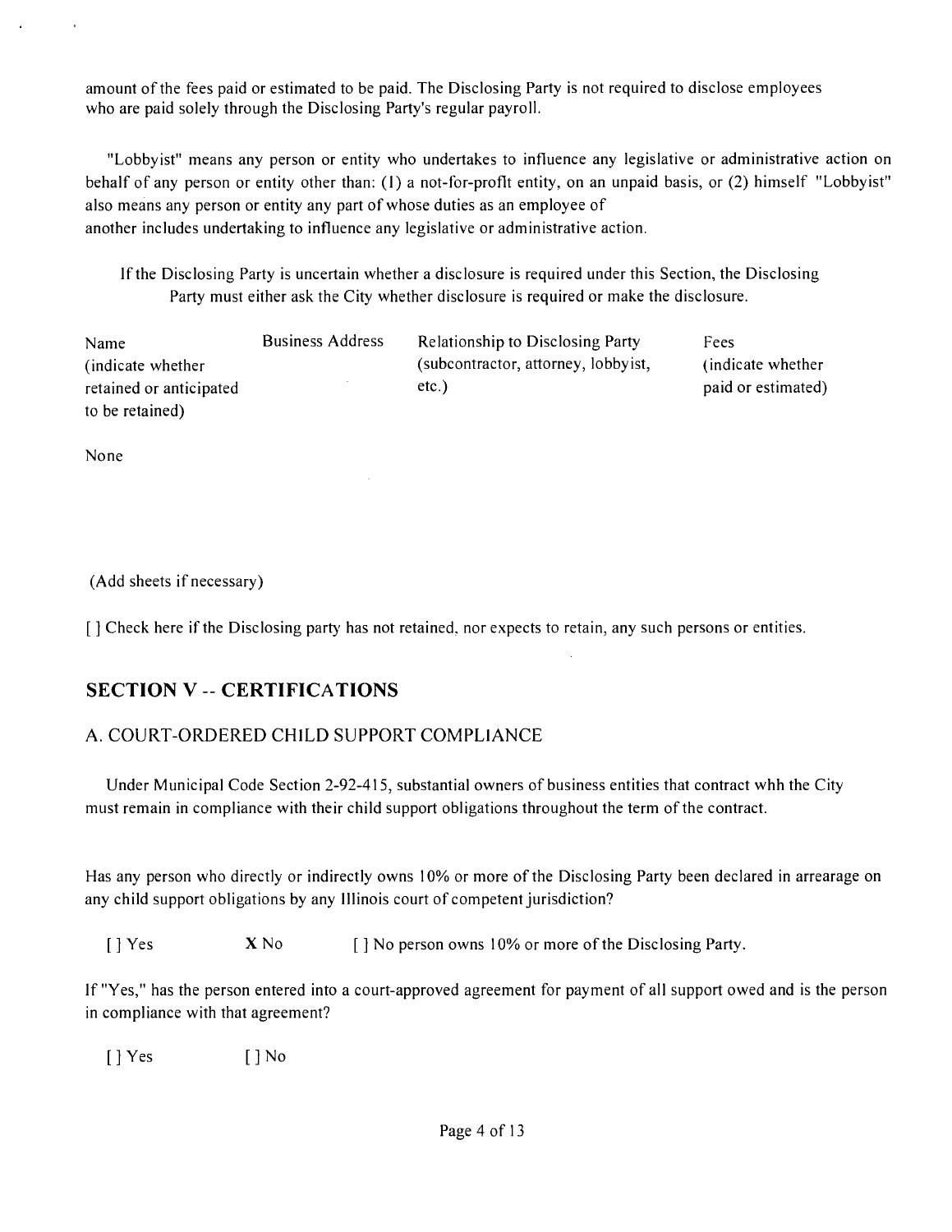## B. FURTHER CERTIFICATIONS

1. The Disclosing Party and, if the Disclosing Party is a legal entity, all of those persons or entities identified in Section ILB. I. of this EDS:

- a. are not presently debarred, suspended, proposed for debarment, declared ineligible or voluntarily excluded from any transactions by any federal, state or local unit of government;
- b. have not, within a tive-year period preceding the date of this EDS, been convicted of a criminal offense, adjudged guilty, or had a civil judgment rendered against them in connection with: obtaining, attempting lo obtain, or performing a public (federal, state or local) transaction or contract under a public transaction; a violation of federal or state antitrust statutes; fraud; embezzlement; theft; forgery; bribery; falsification or destruction of records; making false statements; or receiving stolen property;
- $c.$ are not presently indicted for or otherwise criminally or civilly charged by a governmental entity (federal, state or local) with commission of any of the offenses enumerated in clause B.t.b. of this Section V;
- d, have not, within a five-year period preceding the date of this EDS, had one or more public transactions (federal, state or local) terminated for cause or default; and
- $e$ . have not, within a five-year period preceding the date of this EDS, been convicted, adjudged guilty, or found liable in a civil proceeding, or in any criminal or civil action, including actions concerning environmental violations, instituted by the City or by the federal government, any state, or any other unit of local government,
- 2, The certifications in subparts 2, 3 and 4 concern:
	- the Disclosing Party;
	- any "Applicable Party" (meaning any party participating in the performance of the Matter, including but not limited to any persons or legal entities disclosed under Section IV, "Disclosure of Subcontractors and Other Retained Parties");
	- any "Affiliated Entity" (meaning a person or entity that, directly or indirectly: controls the Disclosing Party, is controlled by the Disclosing Party, or is, with the Disclosing Party, under common control of another person or entity. Indicia of control include, without limitation: interlocking management or ownership; identity of interests among family members, shared facilities and equipment; common use of employees; or organization of a business entity following the ineligibility of a business entity to do business with federal or state or local government, including the City, using substantially the same management, ownership, or principals as the ineligible entity); with respect to Applicable Parties, the term Affiliated Entity means a person or entity that directly or indirectly controls the Applicable Party, is controlled by it, or, with the Applicable Party, is under common control of another person or entity;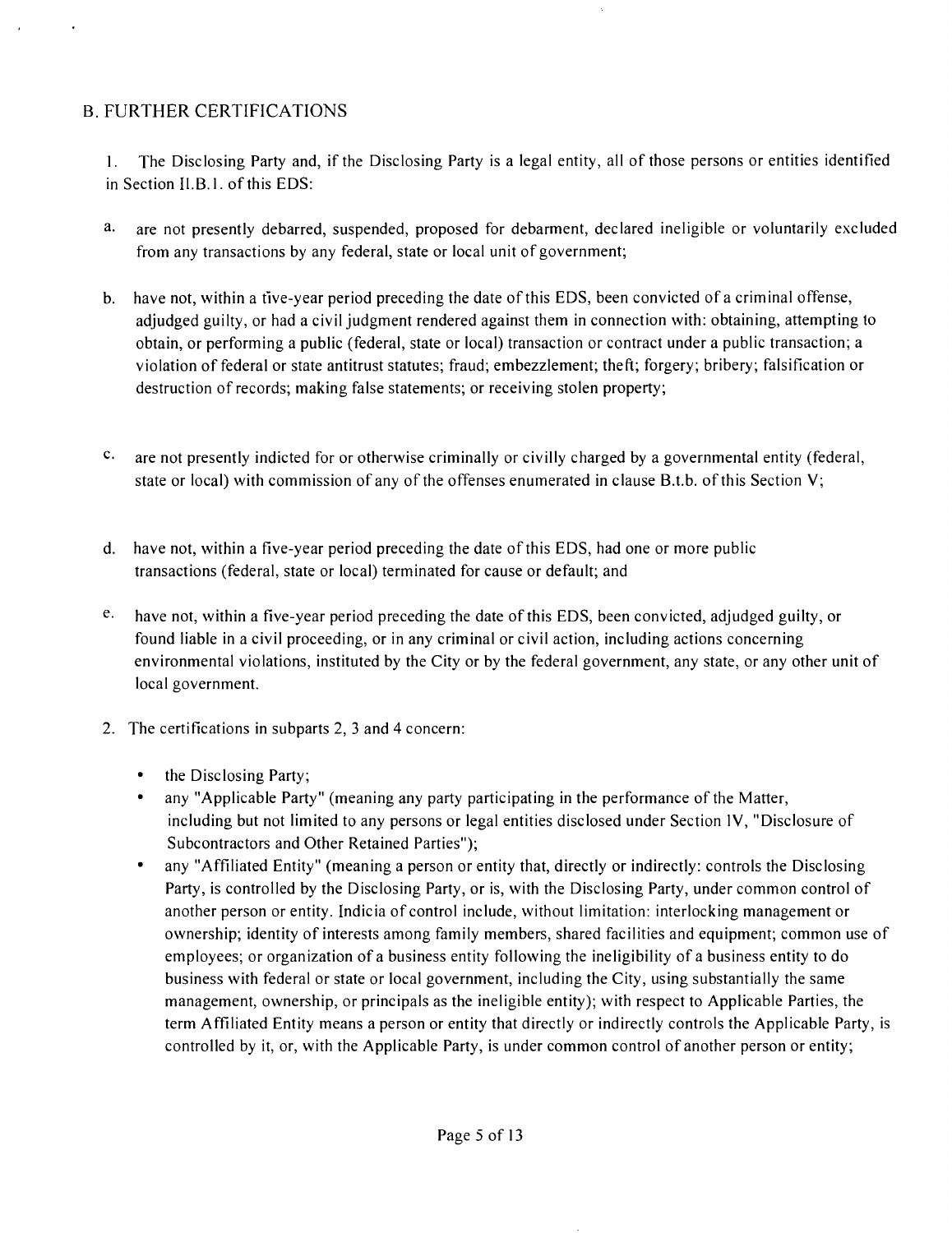• any responsible official of the Disclosing Party, any Applicable Party or any Affiliated Entity or any other official, agent or employee ofthe Disclosing Party, any Applicable Party or any Affiliated Entity, acting pursuant to the direction or authorization of a responsible official ofthe Disclosing Party, any Applicable Party or any Affiliated Entity (collectively "Agents"),

Neither the Disclosing Party, nor any Applicable Party, nor any Affiliated Entity of either the Disclosing Party or any Applicable Party nor any Agents have, during the five years before the date this EDS is signed, or, with respect to an Applicable Party, an Affiliated Entity, or an Affiliated Entity of an Applicable Party during the five years before the date of such Applicable Party's or Affiliated Entity's contract or engagement in connection with the Matter:

- a. bribed or attempted to bribe, or been convicted or adjudged guilty of bribery or attempting to bribe, a public officer or employee of the City, the State of Illinois, or any agency of the federal government or ofany state or local government in the United States of America, in that officer's or employee's official capacity;
- $\mathbf{b}$ . agreed or colluded with other bidders or prospective bidders, or been a party to any such agreement, or been convicted or adjudged guilty of agreement or collusion among bidders or prospective bidders, in restraint of freedom of competition by agreement to bid a fixed price or otherwise; or
- $c_{\cdot}$ made an admission of such conduct described in a, or b, above that is a matter of record, but have not been prosecuted for such conduct; or
- d, violated the provisions of Municipal Code Section 2-92-610 (Living Wage Ordinance),

3, Neither the Disclosing Party, Affiliated Entity or Applicable Party, or any of their employees, officials, agents or partners, is barred from contracting with any unit of state or local government as a result of engaging in or being convicted of (I) bid-rigging in violation of 720 ILCS 5/33E-3; (2) bid-rotating in violation of 720 ILCS 5/33E-4; or (3) any similar offense of any state or of the United States of America that contains the same elements as the offense of bid-rigging or bid-rotating,

4, Neither the Disclosing Party nor any Affiliated Entity is listed on any of the following lists maintained by the Office of Foreign Assets Control of the U.S, Department ofthe Treasury or the Bureau oflndustry and Security of the U, S, Department of Commerce or their successors: the Specially Designated Nationals List, the Denied Persons List, the Unverified List, the Entity List and the Debarred List,

5, The Disclosing Party understands and shall comply with (I) the applicable requirements ofthe Governmental Ethics Ordinance of the City, Title 2, Chapter 2-156 of the Municipal Code; and (2) all the applicable provisions of Chapter 2-56 of the Municipal Code (Office of the Inspector General).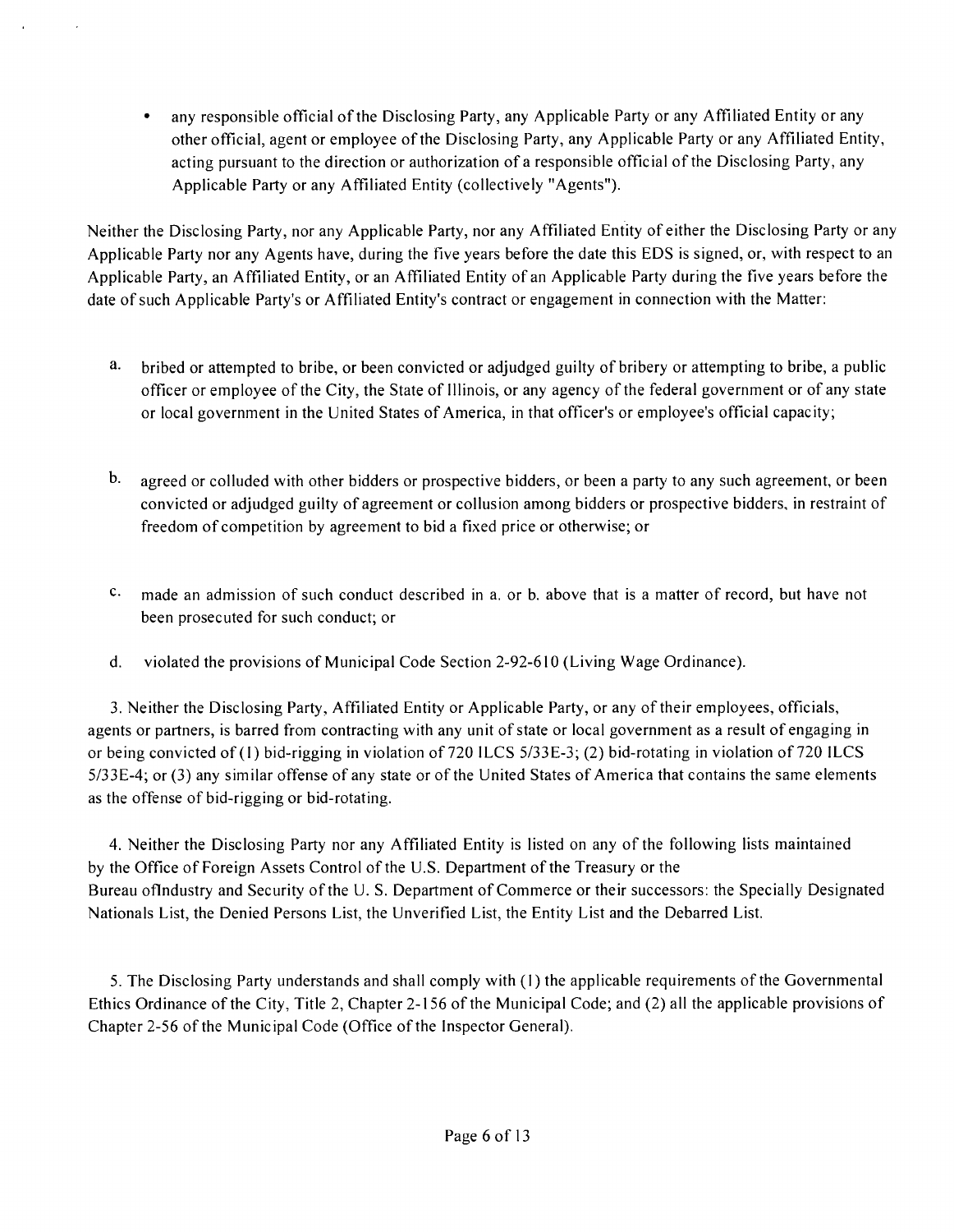6, If the Disclosing Party is unable to certity to any of the above statements in this Part B (Further Certifications), the Disclosing Party must explain below:

Ifthe letters "NA," the word "None," or no response appears on the lines above, it will be conclusively presumed that the Disclosing Party certified to the above statements,

## C. CERTIFICATION OF STATUS AS FINANCIAL INSTITUTION

For purposes ofthis Part C, under Municipal Code Section 2-32-455(b), the term "financial institution" means a bank, savings and loan associafion, thrift, credit union, mortgage banker, mortgage broker, trust company, savings bank, investment bank, securities broker, municipal securities broker, securities dealer, municipal securities dealer, securities underwriter, municipal securities underwriter, investment trust, venture capital company, bank holding company, financial services holding company, or any licensee under the Consumer Installment Loan Act, the Sales Finance Agency Act, or the Residential Mortgage Licensing Act. However, "financial institution" specifically shall not include any entity whose predominant business is the providing of tax deferred, defined contribution, pension plans to public employees in accordance with Sections 403(b) and 457 ofthe Internal Revenue Code (Additional definitions may be found in Municipal Code Section 2-32-455(b ),)

#### 1. CERTIFICATION

The Disclosing Party certifies that the Disclosing Party (check one)

 $\sim 10^7$ 

 $[ ]$  is  $X$  is not

a "financial institution" as defined in Section 2-32-455(b) of the Municipal Code.

 $2.$ Ifthe Disclosing Party IS a financial institution, then the Disclosing Party pledges:

"Weare not and will not become a predatory lender as defined in Chapter 2-32 of the Municipal Code. We further pledge that none of our affiliates is, and none of them will become, a predatory lender as defined in Chapter 2-32 of the Municipal Code, We understand that becoming a predatory lender or becoming an affiliate of a predatory lender may result in the loss of the privilege of doing business with the City."

If the Disclosing Party is unable to make this pledge because it or any of its affiliates (as defined in Section 2- $32-455(b)$  of the Municipal Code) is a predatory lender within the meaning of Chapter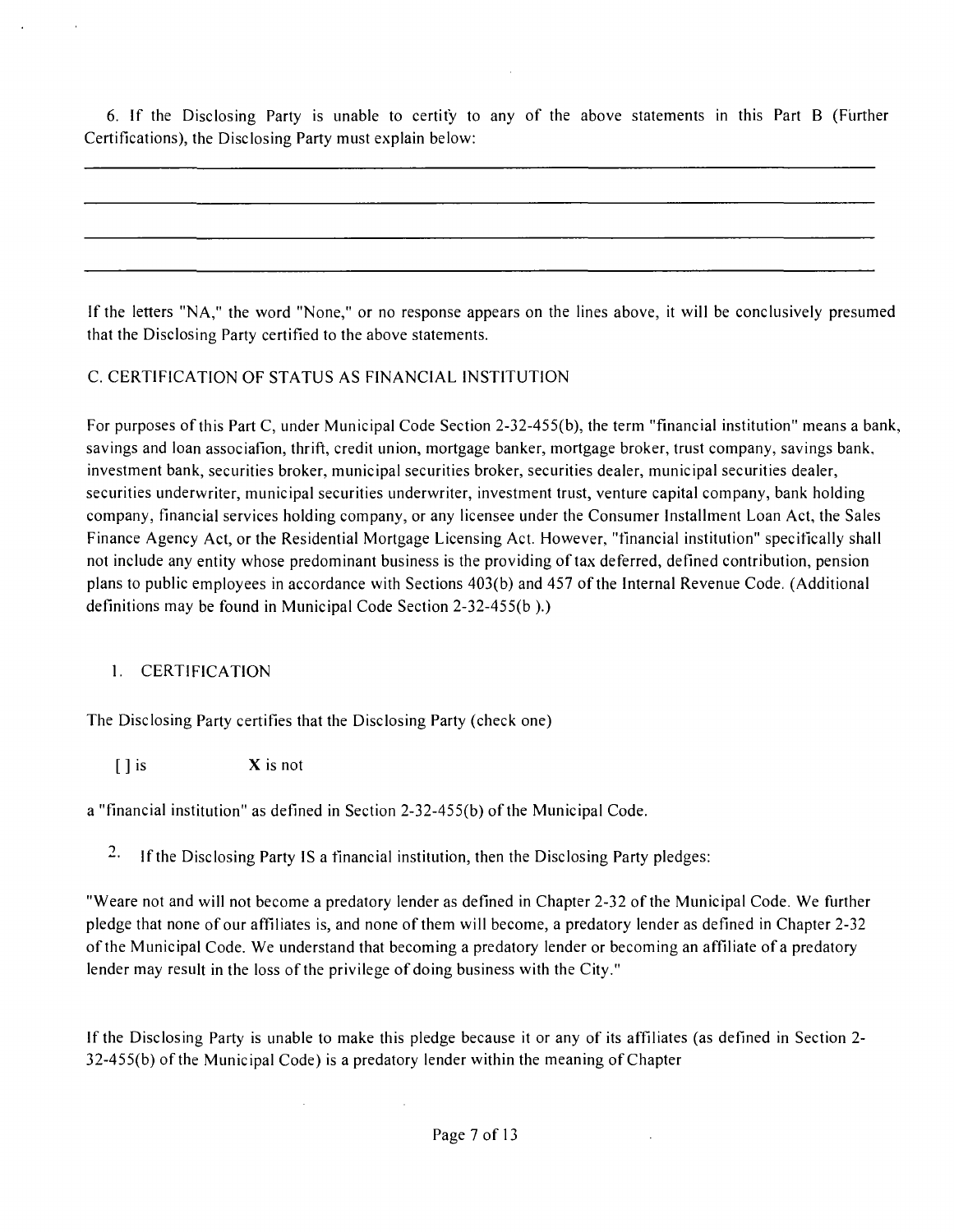2-32 of the Municipal Code, explain here (attach additional pages if necessary):

If the letters "NA," the word "None," or no response appears on the lines above, it will be conclusively presumed that the Disclosing Party certified to the above statements,

D, CERTIFICATION REGARDING INTEREST FN CITY BUSfNESS

Any words or terms that are defined in Chapter 2-156 of the Municipal Code have the same meanings when used in this Part D.

1, In accordance with Section 2-156-110 of the Municipal Code: Does any official or employee of the City have a financial interest in his or her own name or in the name of any other person or entity in the Matter?

 $[$  ] Yes  $[X]$  No

NOTE: If you checked "Yes" to Item D.l., proceed to Items D.2, and D.3. If you checked "No" to Item D.l., proceed to Part E,

2, Unless sold pursuant to a process of competitive bidding, or otherwise permitted, no City elected official or employee shall have a financial interest in his or her own name or in the name of any other person or entity in the purchase of any property that (i) belongs to the City, or (ii) is sold for taxes or assessments, or (iii) is sold by virtue ofiegal process at the suit of the City (collectively, "City Property Sale"), Compensation for property taken pursuant to the City's eminent domain power does not constitute a financial interest within the meaning of this Part D,

Does the Matter involve a City Property Sale?

 $\lceil \cdot \rceil$  Yes  $X \text{No}$ 

3, If you checked "Yes" to Item D.I., provide the names and business addresses of the City officials or employees having such interest and identify the nature of such interest:

| Name | <b>Business Address</b> | Nature of Interest |
|------|-------------------------|--------------------|
|      |                         |                    |
|      |                         |                    |

4, The Disclosing Party further certifies that no prohibited financial interest in the Matter will be acquired by any City official or employee.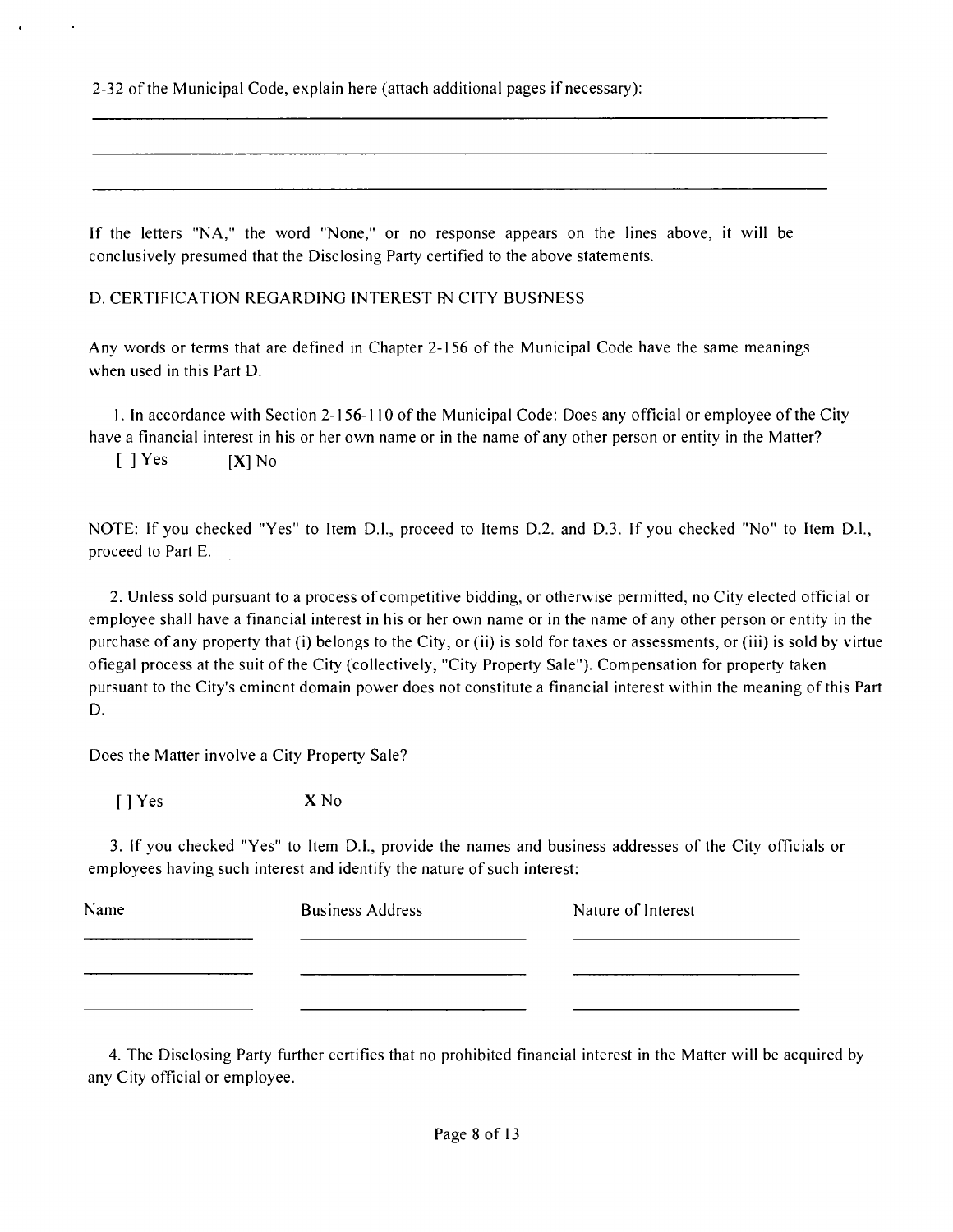#### E. CERTIFICATION REGARDING SLAVERY ERA BUSINESS

The Disclosing Party has searched any and all records of the Disclosing Party and any and all predecessor entities for records of investments or profits from slavery, the. slave industry, or slaveholder insurance policies from the slavery era (including insurance policies issued to slaveholders that provided coverage for damage to or injury or death of their slaves) and has disclosed in this EDS any and all such records to the City. In addition, the Disclosing Party must disclose the names of any and all slaves or slaveholders described in those records. Failure to comply with these disclosure requirements may make the Matter to which this EDS pertains voidable by the City,

Please check either 1, or 2, below. If the Disclosing Party checks 2, the Disclosing Party must disclose below or in an attachment to this EDS all requisite information as set forth in that paragraph 2,

X 1. The Disclosing Party verifies that (a) the Disclosing Party has searched any and all records of the Disclosing Party and any and all predecessor entities for records of investments or profits from slavery, the slave industry, or slaveholder insurance policies, and (b) the Disclosing Party has found no records of investments or profits from slavery, the slave industry, or slaveholder insurance policies and no records of names of any slaves or slaveholders.

2, The Disclosing Party verifies that, as a result of conducting the search in step I (a) above, the Disclosing Party has found records relating to investments or profits from slavery, the slave industry, or slaveholder insurance policies and/or the names of any slaves or slaveholders. The Disclosing Party verifies that the following constitutes full disclosure of all such records:

## **SECTION VI ~ CERTIFICATIONS FOR FEDERALLY-FUNDED MATTERS**

NOTE: If the Matter is federally funded, complete this Section VI. If the Matter is not federally funded, proceed to Section VII.

## A. CERTIFICATION REGARDING LOBBYING

1, List below the names of all persons or entities registered under the federal Lobbying Disclosure Act of 1995 who have made lobbying contacts on behalf ofthe Disclosing Party with respect to the Matter: (Begin list here, add sheets as necessary):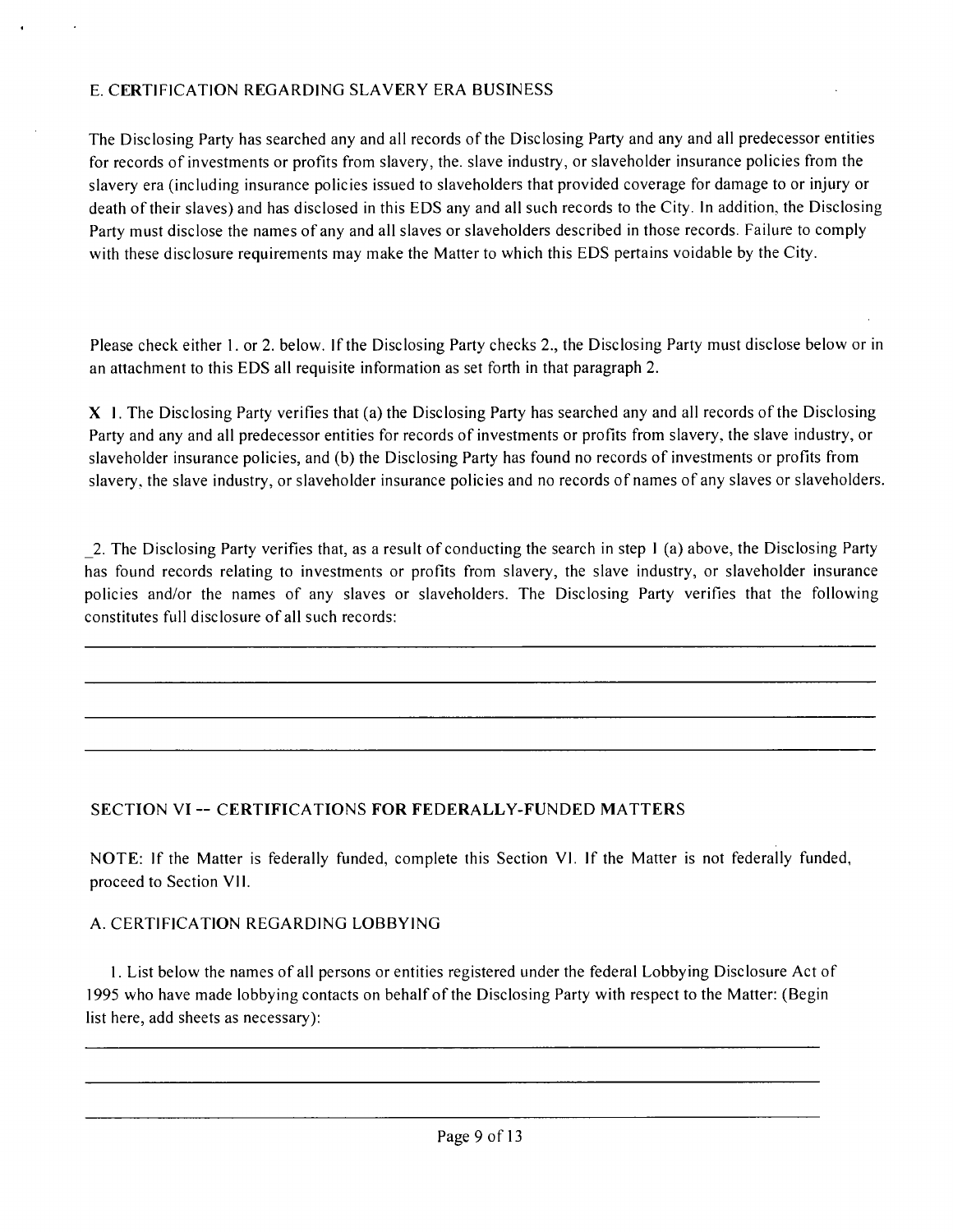(Ifno explanation appears or begins on the lines above, or if the letters "NA" or ifthe word "None" appear, it will be conclusively presumed that the Disclosing Party means that NO persons or entities registered under the Lobbying Disclosure Act of 1995 have made lobbying contacts on behalf of the Disclosing Party with respect to the Matter,)

2, The Disclosing Party has not spent and will not expend any federally appropriated funds to pay any person or entity listed in Paragraph A,I, above for his or her lobbying activities or to pay any person or entity to influence or attempt to influence an officer or employee of any agency, as defined

by applicable federal law, a member of Congress, an officer or employee of Congress, or an employee of a member of Congress, in connection with the award of any federally funded contract, making any federally funded grant or loan, entering into any cooperative agreement, or to extend, continue, renew, amend, or modify any federally funded contract, grant, loan, or cooperative agreement.

3, The Disclosing Party will submit an updated certification at the end of each calendar quarter in which there occurs any event that materially affects the accuracy of the statements and information set forth in paragraphs A, I. and A,2, above.

If the Matter is federally funded and any funds other than federally appropriated funds have been or will be paid to any person or entity for influencing or attempting to influence an officer or employee of any agency (as defined by applicable federal law), a member of Congress, an officer or employee of Congress, or an employee of a member of Congress in connection with the Matter, the Disclosing Party must complete and submit Standard Form-LLL, "Disclosure Form to Report Lobbying," in accordance with its instructions. The form may be obtained online from the federal Office of Management and Budget (OMB) web site at http://www,whitehouse,gov/omb/grants/sflllin,pdf linked on the page http://vvww,whitehouse,gov/omb/grants/grants\_forms,html,

4, The Disclosing Party certifies that either: (i) it is not an organization described in section 501(c)(4) of the Internal Revenue Code of 1986; or (ii) it is an organization described in section  $50I(c)(4)$  of the Internal Revenue Code of 1986 but has not engaged and will not engage in "Lobbying Activities",

5, Ifthe Disclosing Party is the Applicant, the Disclosing Party must obtain certifications equal in form and substance to paragraphs A,I, through A,4. above from all subcontractors before it awards any subcontract and the Disclosing Party must maintain all such subcontractors' certifications for the duration of the Matter and must make such certifications promptly available to the City upon request.

## B, CERTIFICATION REGARDING EQUAL EMPLOYMENT OPPORTUNITY

Ifthe Matter is federally funded, federal regulations require the Applicant and all proposed subcontractors to submit the following information with their bids or in writing at the outset of negotiations.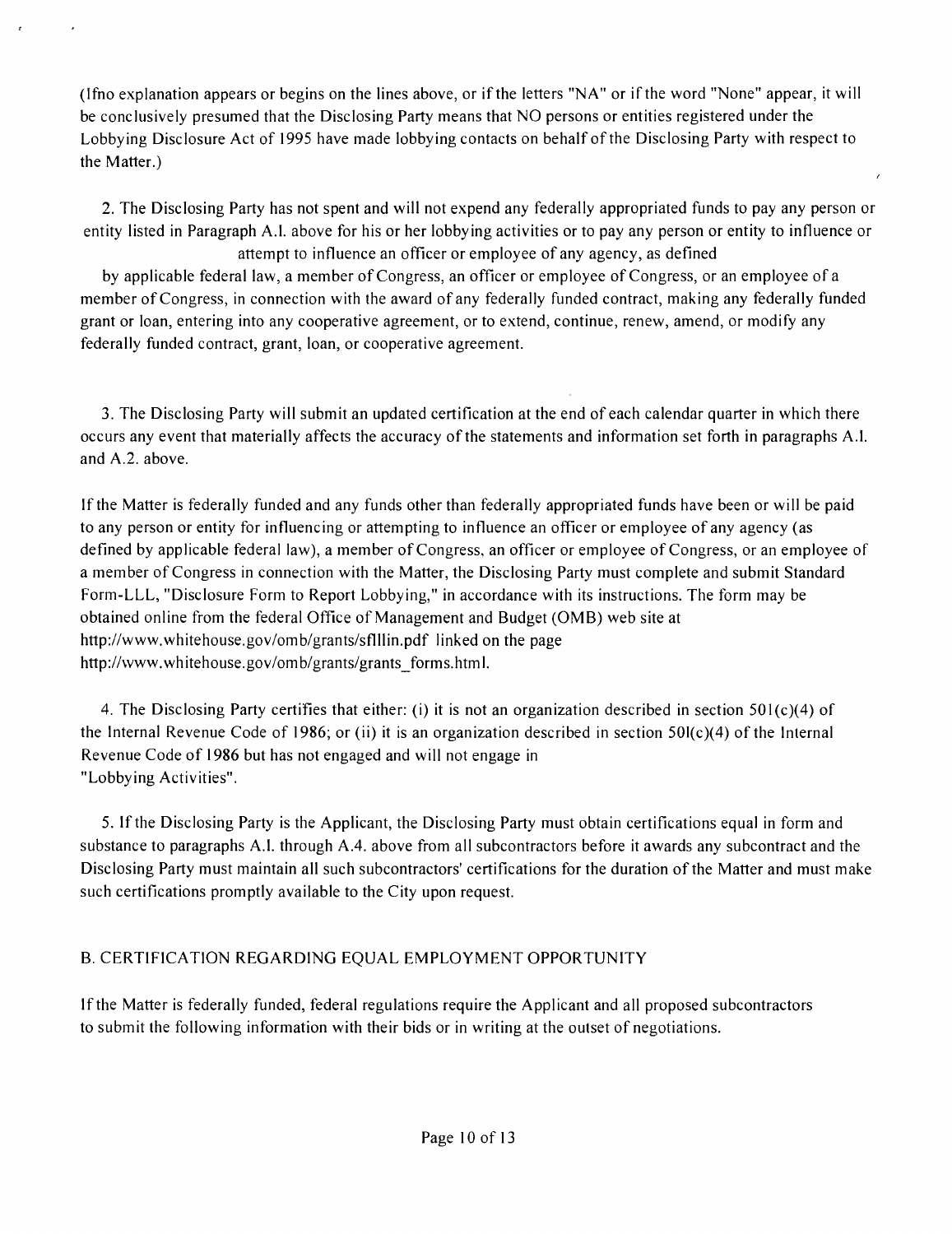Is the Disclosing Party the Applicant?

[ ] Yes [ ] No

If "Yes," answer the three questions below:

1, Have you developed and do you have on file affirmative action programs pursuant to applicable federal regulations? (See 41 CFR Part 60-2,)  $[$   $]$  Yes  $[$   $]$  No

2, Have you filed with the Joint Reporting Committee, the Director of the Office of Federal Contract Compliance Programs, or the Equal Employment Opportunity Commission all reports due under the applicable filing requirements?

 $[ ]$  Yes  $[ ]$  No

3, Have you participated in any previous contracts or subcontracts subject to the equal opportunity clause?

[] Yes [] No

If you checked "No" to question I, or 2, above, please provide an explanation:

**SECTION VII ~ ACKNOWLEDGMENTS, CONTRACT INCORPORATION, COMPLIANCE, PENAL TIES, DISCLOSURE** 

The Disclosing Party understands and agrees that:

A, By completing and filing this EDS, the Disclosing Party acknowledges and agrees, on behalf of itself and the persons or entities named in this EDS, that the City may investigate the creditworthiness of some or all of the persons or entifies named in this EDS,

B, The certifications, disclosures, and acknowledgments contained in this EDS will become part of any contract or other agreement between the Applicant and the City in connection with the Matter, whether procurement, City assistance, or other City action, and are material inducements to the City's execution ofany contract or taking other acfion with respect to the Matter, The Disclosing Party understands that it must comply with all statutes, ordinances, and regulations on which this EDS is based.

C, The City's Governmental Ethics and Campaign Financing Ordinances, Chapters 2-156 and 2-164 of the Municipal Code, impose certain duties and obligations on persons or entities seeking City contracts, work, business, or transactions. The full text of these ordinances and a training program is available on line at www.citvofchicago.org/Ethics, and may also be obtained from the City's Board of Ethics, 740 N. Sedgwick St., Suite 500, Chicago, IL 60610, (312) 744-9660, The Disclosing Party must comply fully with the applicable ordinances.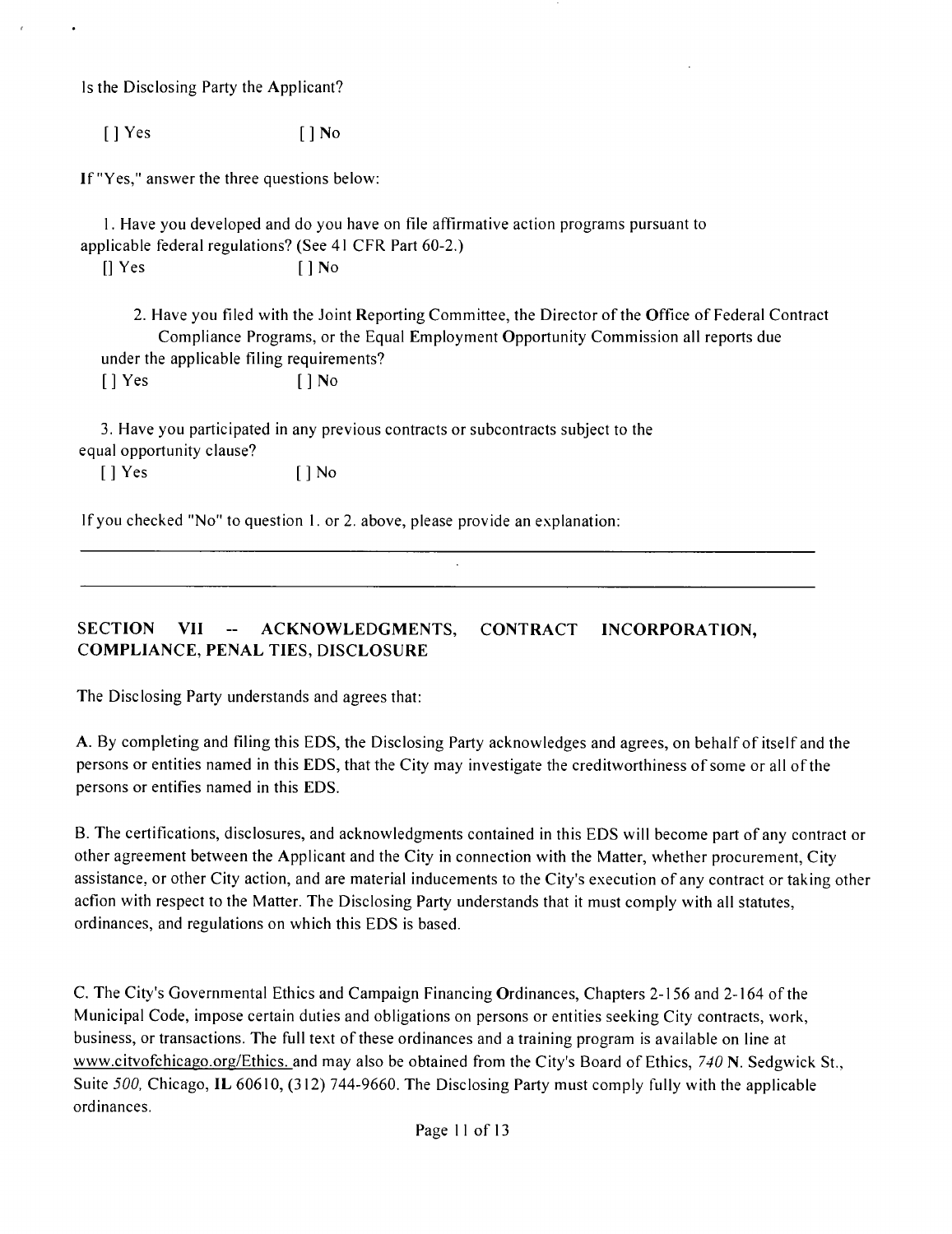D. If the City determines that any information provided in this EDS is false, incomplete or inaccurate, any contract or other agreement in connection with which it is submitted may be rescinded or be void or voidable, and the City may pursue any remedies under the contract or agreement (if not rescinded, void or voidable), at law, or in equity, including terminating the Disclosing Party's participation in the Matter and/or declining to allow the Disclosing Party to participate in other transactions with the City. Remedies at law for a false statement of material fact may include incarceration and an award to the City of treble damages.

E, It is the City's policy to make this document available to the public on its Internet site and/or upon request. Some or all of the information provided on this EDS and any attachments to this EDS may be made available to the public on the Internet, in response to a Freedom of Information Act request, or otherwise. By completing and signing this EDS, the Disclosing Party waives and releases any possible rights or claims which it may have against the City in connection with the public release of infonnation contained in this EDS and also authorizes the City to verify the accuracy of any information submitted in this EDS,

F, The information provided in this EDS must be kept current. In the event of changes, the Disclosing Party must supplement this EDS up to the time the City takes acfion on the Matter. If the Matter is a contract being handled by the City's Department of Procurement Services, the Disclosing Party must update this EDS as the contract requires.

The Disclosing Party represents and warrants that:

G. The Disclosing Party has not withheld or reserved any disclosures as to economic interests in the Disclosing Party, or as to the Matter, or any information, data or plan as to the intended use or purpose for which the Applicant seeks City Councilor other City agency action.

For purposes ofthe certifications in H,l. and H,2, below, the term "affiliate" means any person or entity that, directly or indirectly: controls the Disclosing Party, is controlled by the Disclosing Party, or is, with the Disclosing Party, under common control of another person or entity. Indicia of control include, without limitation: interlocking management or ownership; identity of interests among family members; shared facilities and equipment; common use of employees; or organization of a business entity following the ineligibility of a business entity to do business with the federal government or a state or local government, including the City, using substantially the same management, ownership, or principals as the ineligible entity.

H,l, The Disclosing Party is not delinquent in the payment of any tax administered by the Illinois Department of Revenue, nor are the Disclosing Party or its affiliates delinquent in paying any fine, fee, tax or other charge owed to the City, This includes, but is not limited to, all water charges, sewer charges, license fees, parking tickets, property taxes or sales taxes.

H,2 Ifthe Disclosing Party is the Applicant, the Disclosing Party and its affiliates will not use, nor permit their subcontractors to use, any facility on the U.S. EPA's List of Violating Facilities in connection with the Matter for the duration of time that such facility remains on the list.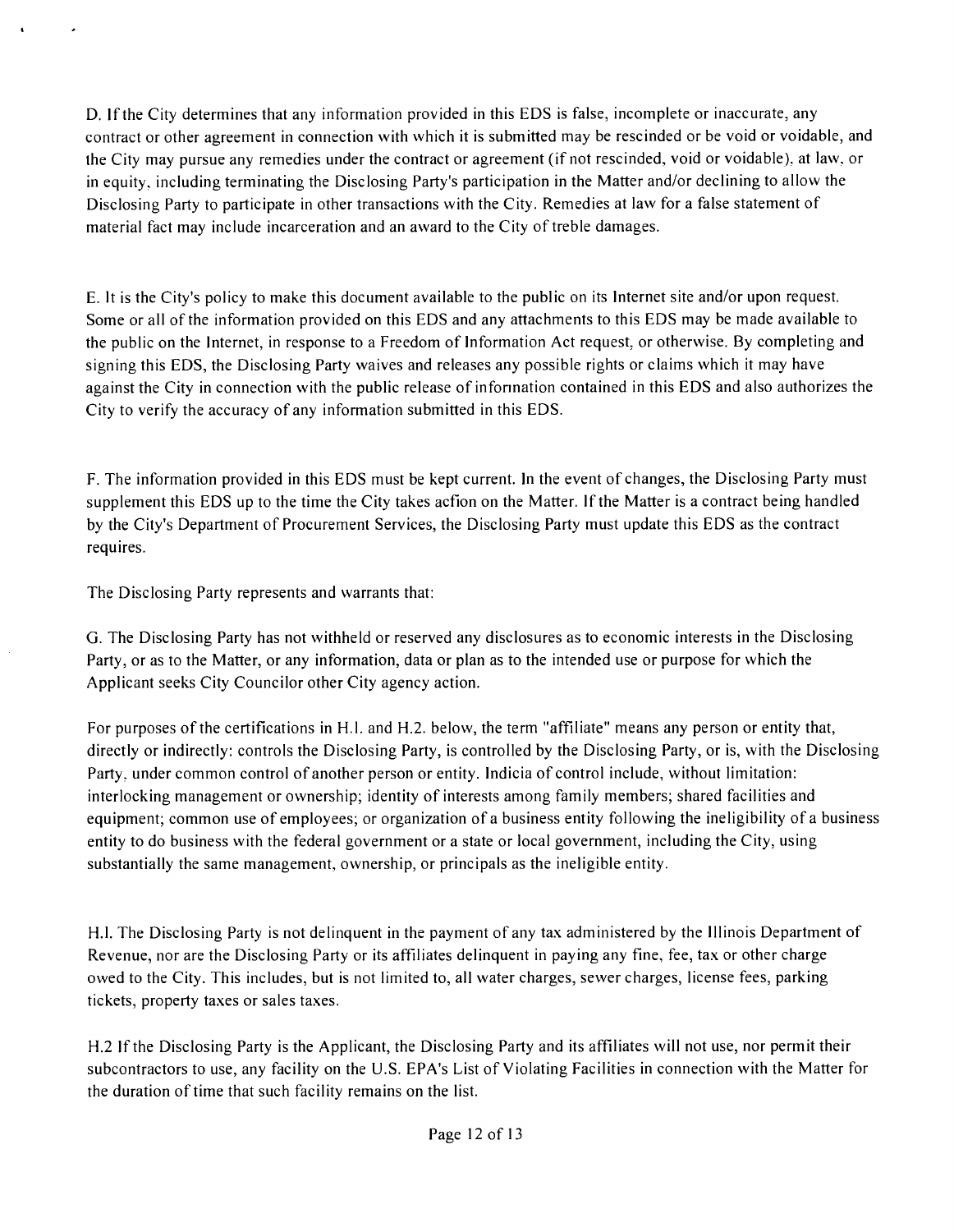H.3 If the Disclosing Party is the Applicant, the Disclosing Party will obtain firom any contractors/subcontractors hired or to be hired in connection with the Matter certifications equal in form and substance to those in H.1. and H.2. above and will not, without the prior written consent of the City, use any such contractor/subcontractor that does not provide such certifications or that the Disclosing Party has reason to believe has not provided or cannot provide truthful certif cations.

NOTE: If the Disclosing Party cannot certify as to any of the items in H.L, H.2. or H.3. above, an explanatory statement must be attached to this EDS.

#### **CERTIFICATION**

Under penalty of perjury, the person signing below: (1) warrants that he/she is authorized to execute this EDS on behalf of the Disclosing Party, and (2) warrants that all certifications and statements contained in this EDS are true, accurate and complete as of the date fumished to the City.

David Kwangyul Lee (Print or type name of Disclosing Party) By:

David Kwangyul Lee (Print or type name of person signing)

Date:  $\frac{10}{4}$ /0  $_{2010}$ 

| LΟ<br>Signed and swom to before me on<br>at Cook County, Illinois | 2010                                                                                                              |
|-------------------------------------------------------------------|-------------------------------------------------------------------------------------------------------------------|
| Notary Public                                                     | <b>OFFICIAL SEAL</b><br><b>JAMIE H LEE</b><br>NOTARY PUBLIC - STATE OF ILLINOIS<br>MY COMMISSION EXPIRES:09/05/11 |
| expires:                                                          |                                                                                                                   |

Page 13 of 13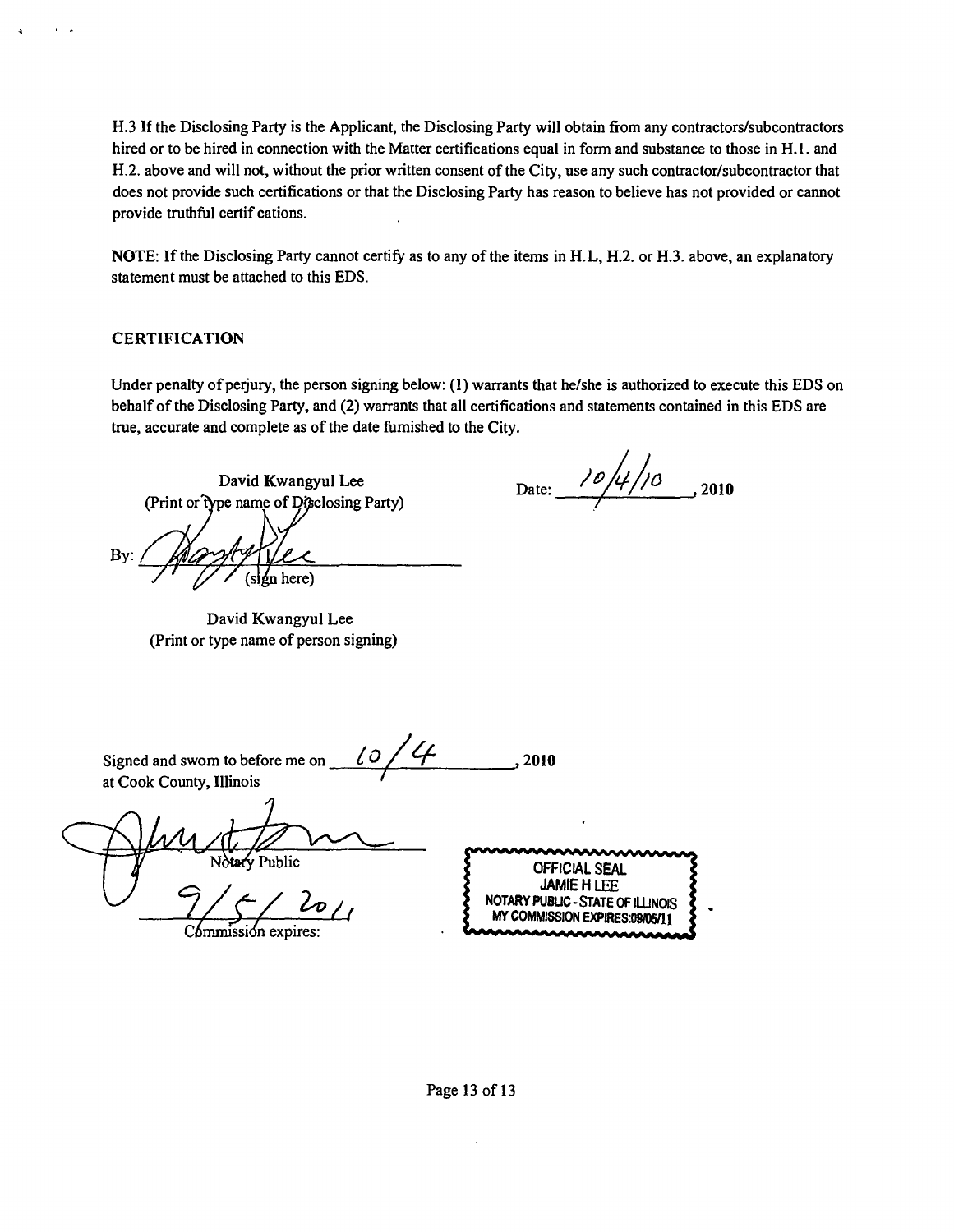



3243 W LAWRENCE AVE., CHICAGO, ILLINOIS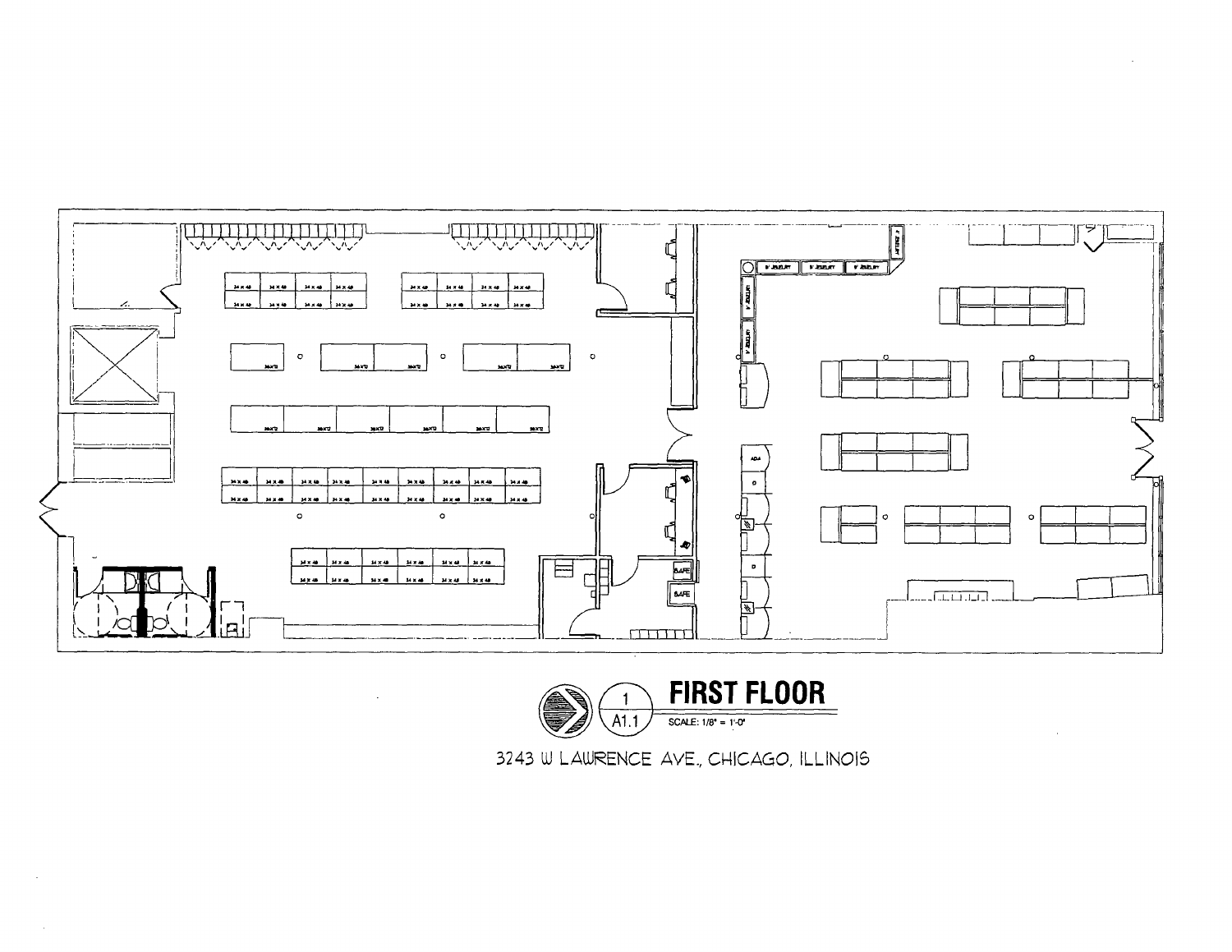



3243 lU LAWRENCE AVE., CHICAGO, ILLINOIS